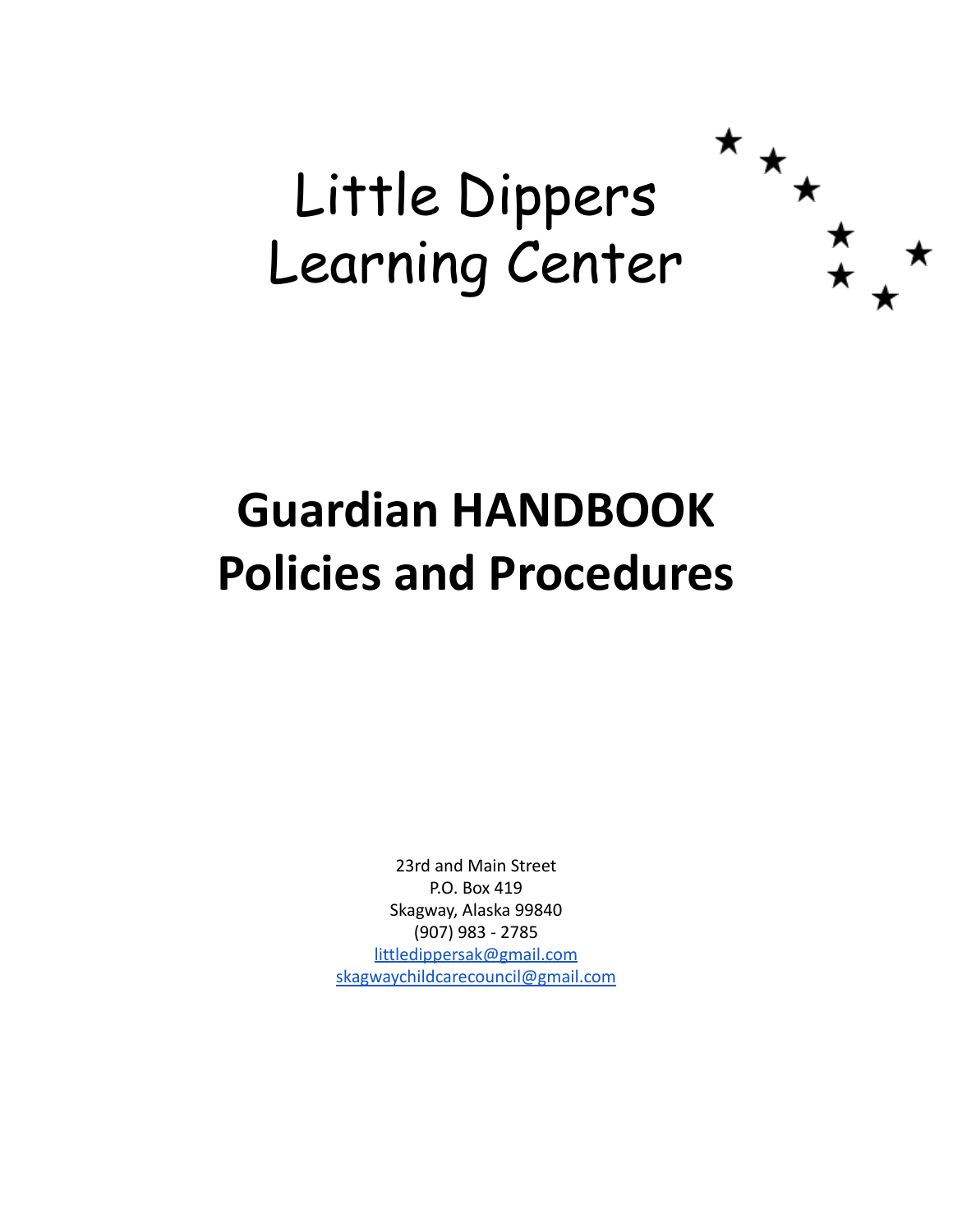# **Table of Contents**

| <b>About the Center</b>                                | 4              |
|--------------------------------------------------------|----------------|
| Mission                                                | 4              |
| Skagway Child Care Council Board of Directors Meetings | 4              |
| Insurance                                              | 4              |
| Licensure                                              | 4              |
| Personnel                                              | 4              |
| Point of Contact                                       | 4              |
| Supervision of Children                                | 4              |
| Volunteers                                             | 4              |
| <b>Program Philosophy and Goals</b>                    | 5              |
| Program Goals                                          | 5              |
| Population we serve                                    | 6              |
| <b>Enrollment Procedure &amp; Requirements</b>         | 6              |
| Registration                                           | 6              |
| Enrollment                                             | 7              |
| <b>Monthly Scheduling</b>                              | 7              |
| <b>Childcare Rates</b>                                 | 7              |
| <b>Billing Procedure</b>                               | $\overline{7}$ |
| <b>Daily Program Basics</b>                            |                |
| Arrival & Departure                                    | 8              |
| <b>Learning Groups</b>                                 | 8              |
| Snack & Lunch                                          | 9              |
| Rest & Nap Time                                        | 9              |
| <b>Important Parent Reminders</b>                      | 10             |
| <b>Field Trips</b>                                     | 10             |
| <b>Curriculum/Activity Schedules</b>                   | 11             |
| Video and Movies                                       | 11             |
| <b>Infant Care Policies Ages 0 - 35 months</b>         | 11             |
| <b>Parent Involvement</b>                              | 12             |
| <b>Behavior Management</b>                             | 12             |
| <b>Behavior Guidance Methods</b>                       | 12             |
| Giving Direction and Redirection                       | 12             |
| <b>Calming Area</b>                                    | 13             |
| <b>Biting</b>                                          | 14             |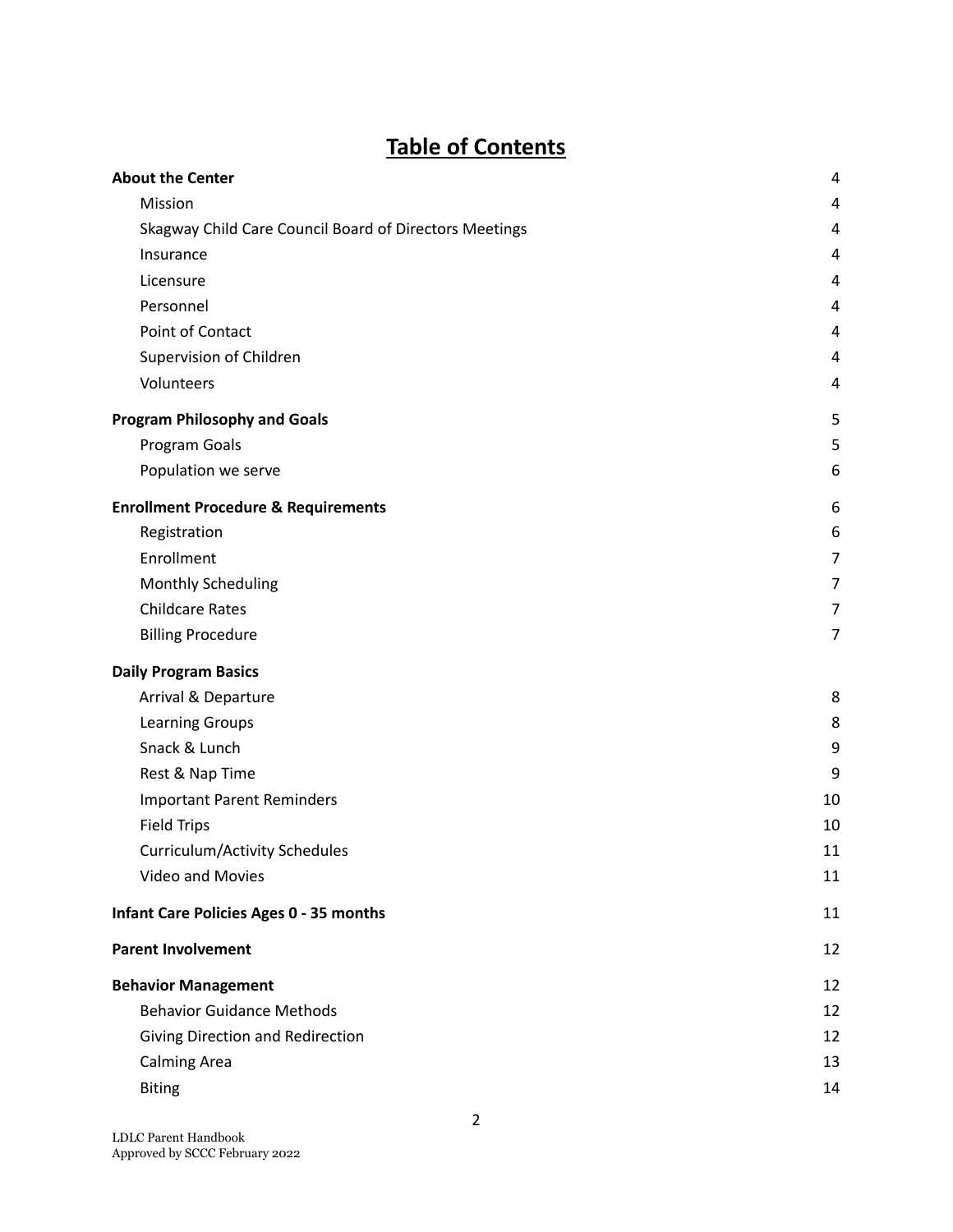| <b>Expulsion/Suspension Policy</b>           | 14 |
|----------------------------------------------|----|
| <b>Safety Procedures</b>                     | 14 |
| <b>Center Safety</b>                         | 14 |
| <b>Basic First Aid</b>                       | 15 |
| Earthquake Procedure                         | 15 |
| <b>Emergency Procedure</b>                   | 15 |
| Fire Prevention and Evacuation Procedure     | 16 |
| Flood/Tsunami Procedure                      | 16 |
| <b>Medication Administration</b>             | 16 |
| Playground Safety                            | 16 |
| <b>Additional Center Policies</b>            | 17 |
| Allergies                                    | 17 |
| <b>Birthday Treats</b>                       | 17 |
| Children with Special Needs                  | 17 |
| Confidentiality                              | 17 |
| Firearms                                     | 17 |
| Illness                                      | 17 |
| Immunizations and Preventive Health Measures | 18 |
| Lice                                         | 19 |
| <b>Material Donations</b>                    | 19 |
| Open Door Policy                             | 19 |
| Personal Property                            | 19 |
| Pets & Animals                               | 20 |
| Refraining from Sexual Play                  | 20 |
| Reporting Child Abuse and Neglect            | 20 |
| <b>Policy Changes</b>                        | 20 |
| Grievance                                    | 20 |
| Guardian Handbook Agreement- Signature Page  | 21 |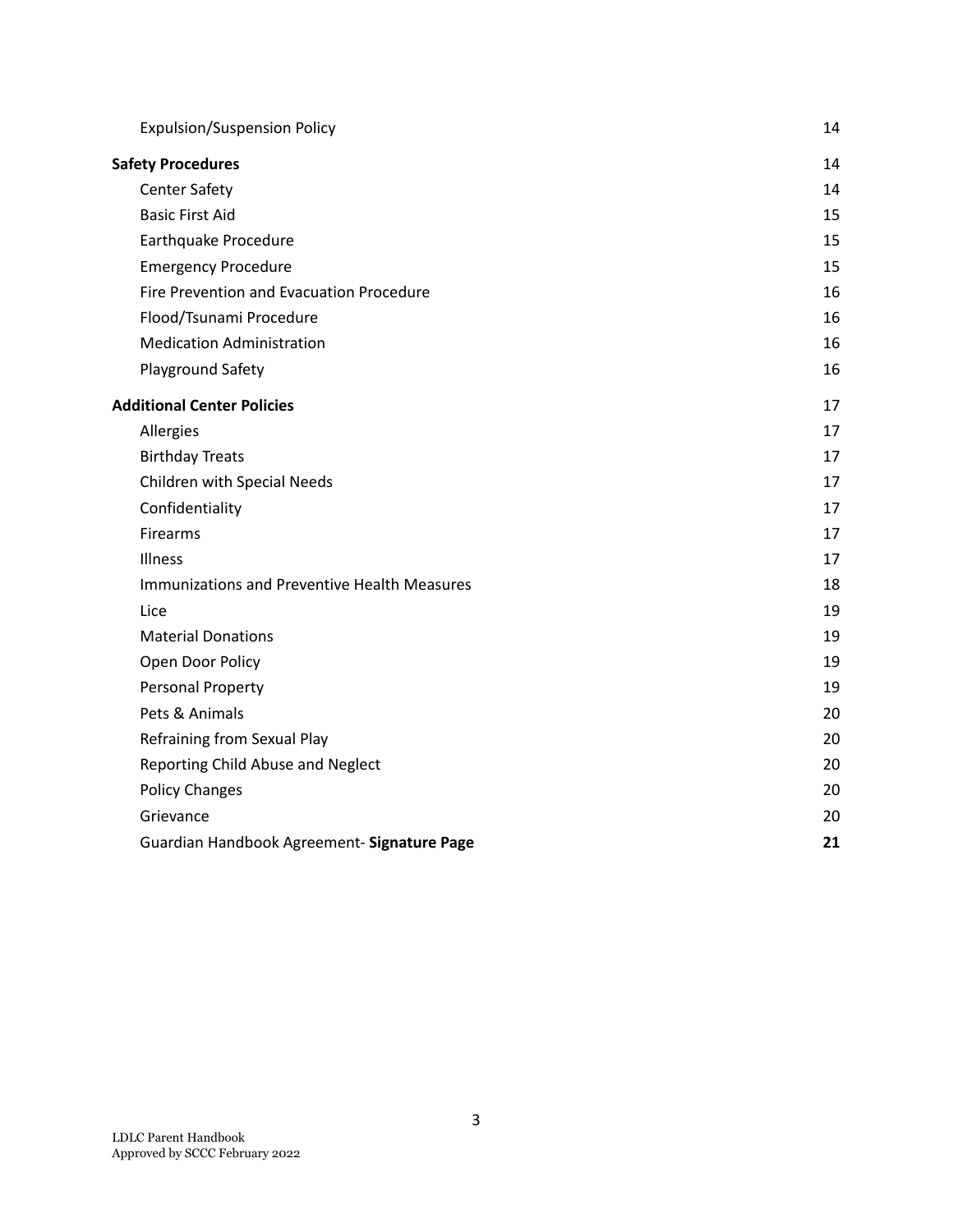# <span id="page-3-0"></span>**About the Center**

Little Dippers Learning Center is owned and operated by Skagway Child Care Council, Inc. (SCCC), a local 501(c)3 non-profit. We provide Infant/ Toddler, Preschool, and School Age childcare with programs designed to meet the needs of the families and children we serve. The Center has been in operation since 1987.

#### <span id="page-3-1"></span>**Mission**

Little Dippers Learning Center is dedicated to serving the families of Skagway. We provide safe, high quality child care that focuses on learning through play and structured experiences. We are devoted to nurturing each child, while exploring the richness of nature, culture and community.

#### <span id="page-3-2"></span>**Skagway Child Care Council Board of Directors Meetings**

Membership on the Skagway Child Care Council Board of Directors is composed of parents and community members who have a passion for Skagway's children. Parent ideas, concerns, questions, and support are welcome. Meetings are scheduled monthly and will be posted at Little Dippers. The SCCC will hold an annual meeting for the entire Little Dippers community.

#### **Little Dippers Daycare is licensed for:**

- 30 children
- 0 months 12 years

#### **The center is OPEN:**

- Seasonally May through September
- 2022 season March through September
- Hours of Operation: M-F 8AM-5:15PM

#### **Little Dippers follows State Regulations for teacher to child ratios, which are:**

- 1 teacher to 5 infants 0-18 months (Maximum of 10)
- 1 teacher for 6 toddlers 19 months up to 36 months (Maximum of 12)
- 1 teacher for every 10 preschoolers 3 and 4 years (Maximum of 20)
- 1 teacher for every 14 kindergartners 5 and 6 years
- 1 teacher for every 18 school aged children 7 up to 12 years

Where mixed ages are present, teacher to child ratios are determined by the youngest child in the room.

#### <span id="page-3-3"></span>**Insurance**

Little Dippers Daycare maintains liability insurance coverage according to the State of Alaska requirements.

#### <span id="page-3-4"></span>**Licensure**

Little Dippers Daycare is a licensed Childcare Center through the State of Alaska, the Department of Health & Social Services and the Department of Environmental Conservation. Little Dippers also has business licenses through the Municipality of Skagway and the State of Alaska.

#### **Personnel**

#### **Administrator/Directors**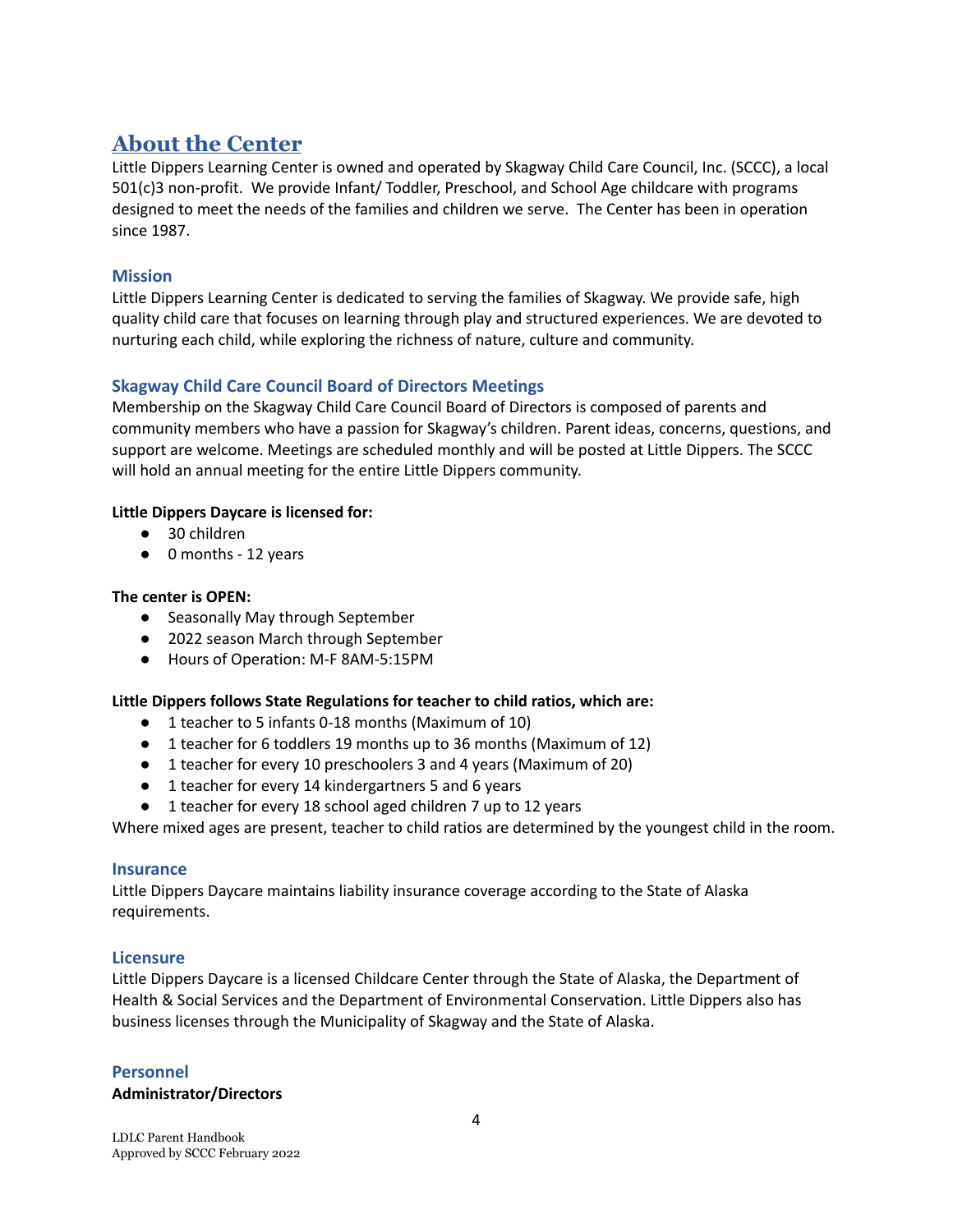- Credentials that satisfy the State of Alaska Office of Childcare Programs
- Extensive experience working with children, staff, parents, and volunteers
- CPR and First Aid certified
- Federal Background Check clearance
- State mandatory training for daycare providers

#### **Teachers**

- Qualified work experience
- 3 positive references for working with young children
- CPR and First Aid certified
- Federal Background Check clearance
- State mandatory training for daycare providers

#### <span id="page-4-0"></span>**Point of Contact**

The Center's Administrator serves as the parent's primary point of contact. If the Center Administrator is not present, the director or a teacher will be appointed as the Person in Charge as designated by the Center Administrator.

#### <span id="page-4-1"></span>**Supervision of Children**

Teacher to child ratios will be upheld at all times. Children are supervised at all times while at Little Dippers Learning Center.

- **● Indoor activities:** Teachers will be in close proximity to children at all times. During free-play and other indoor activities, teachers will continually confirm the presence and well-being of each child in attendance.
- **● Nap Time: A** teacher will be in attendance with sleeping infants and toddlers at all times. A teacher will always be present during nap and rest times for all children in care.
- **● Playground:** Teachers will supervise all areas of the playground and continually account for all children, ensuring the wellbeing of each child in their care.
- **Field Trips:** Teachers will be assigned to a specific group of children. Children will be accounted for throughout the trip. First aid kits, portable water and copies of emergency cards will be in possession of the teachers present on the trip.

#### <span id="page-4-2"></span>**Volunteers**

We welcome parent volunteers. All volunteers and guest presenters will be under the supervision of a staff member.

# <span id="page-4-3"></span>**Program Philosophy and Goals**

Little Dippers Learning Center follows a developmentally appropriate learning philosophy. We believe that children progress through different stages of development at different times. In order to meet the varied needs of the children, our environment is structured to allow children to make stage‐appropriate choices and master skills at their own pace. Skilled guidance and assistance in self directed play and structured learning experiences provide for a rich and enjoyable time for your child.

#### <span id="page-4-4"></span>**Program Goals**

● Provide positive experiences for young children that promote self‐esteem, confidence, and independence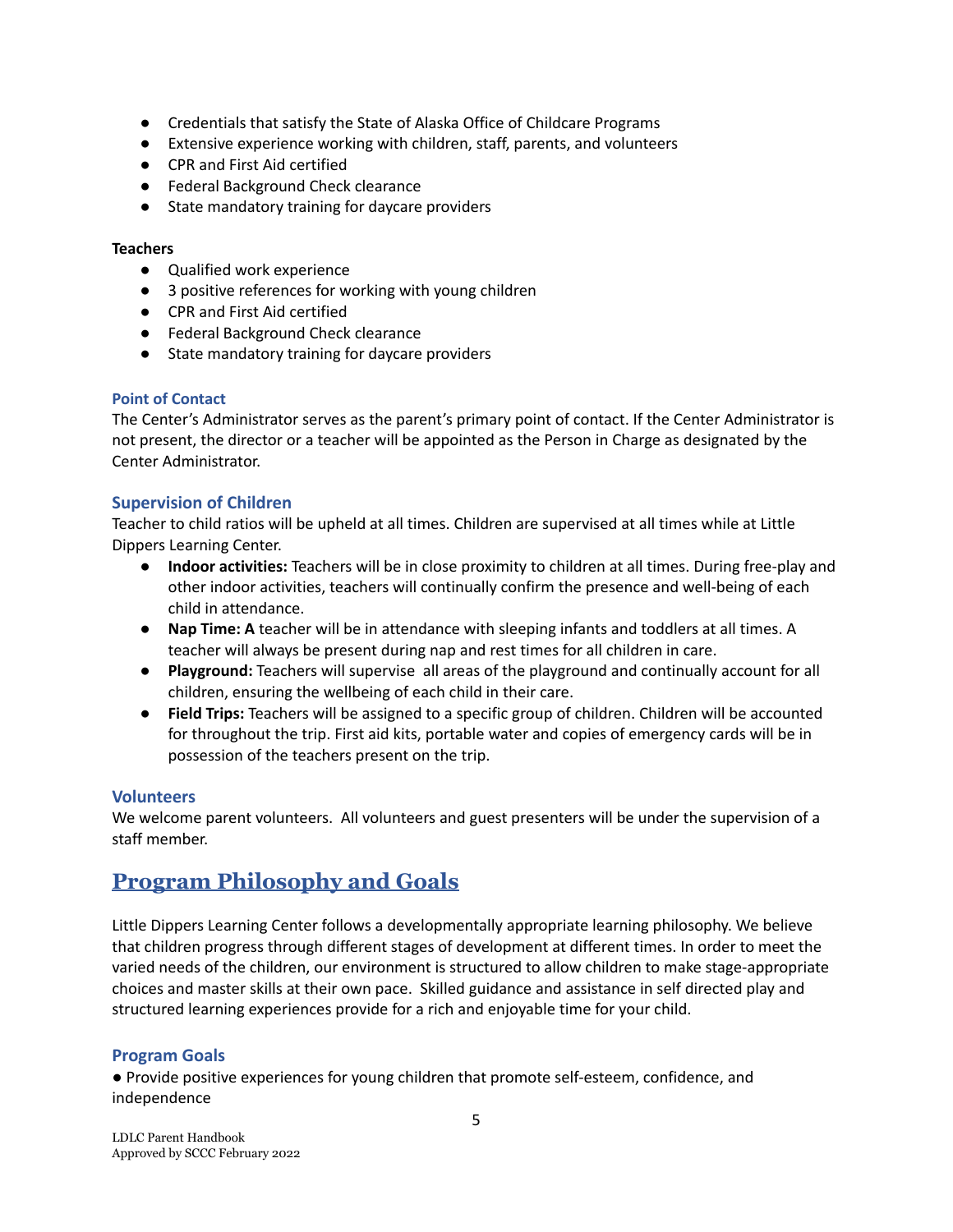- Assist child in developing self-regulation
- Nurture healthy patterns of interaction and expression of thoughts and feelings
- Foster well being and self care
- Teach decision making and problem solving skills
- Encourage and stimulate language development
- Allow opportunity for creative self-expression
- Create a warm and accepting atmosphere for children & families
- Stimulate learning through hands-on experiences

We offer a well-balanced program of planned activities, which integrate art, music, and language experiences, science, math, social studies, and physical education. Professional staff will guide the children through intellectual, emotional, social and physical growth with opportunities to play and freedom to explore. Little Dippers Learning Center fosters an environment of respect and friendship.

#### <span id="page-5-0"></span>**Population we serve**

Little Dippers Learning Center was established to provide young children a safe and nurturing environment in which to grow. We provide an experienced based education that encourages hands-on participation and outdoor learning. We serve a parent population who's hours of work typically increase during the summer months, due to the seasonal employment opportunities in Skagway.

## <span id="page-5-1"></span>**Enrollment Procedure & Requirements**

#### <span id="page-5-2"></span>**Registration**

Registration packets are available on the Little Dippers website, *skagwaylittledippers.com* For new families or returning parents who did not maintain enrollment, please provide all forms prior to the first day of attendance:

- Parent Handbook Agreement
- Current Immunization Record
- Religious Exemption Form (if applicable)
- Child Release Authorization
- Child Emergency Information
- Field Trip Authorization
- Photo Release Authorization
- Transportation Authorization
- Topical Skin Products Authorization
- Financial Agreement
- Auto Pay (if applicable)
- COVID Waiver
- First Month Calendar
- Payment of registration fee of \$25.00 per child with application
- Refundable deposit of \$150.00 (per family)

Families who opted to maintain enrollment from the previous season, please provide:

● Signed financial agreement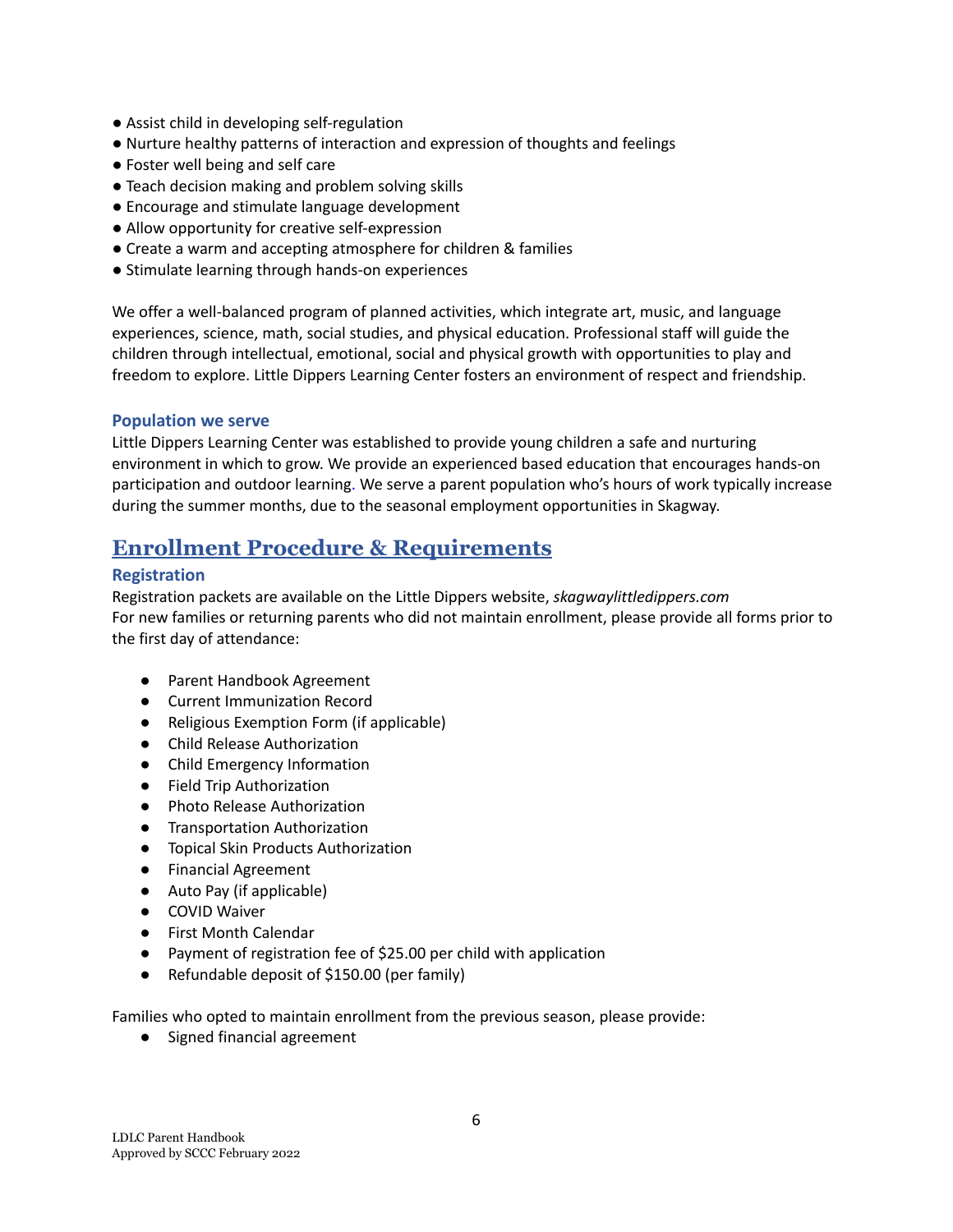- Review and update: immunization record, Emergency Information Card (to be kept up-to-date and on file at the Center), Child Release Authorization, All Permission Slips such as Topical Skin Product Authorization & Transportation Authorization
- Signed receipt of Parents Policies & Procedures Handbook, and the State of Alaska's Guide to Licensed Care

All of the above items must be on file and fees paid before a child can attend the Center. All documentation must be kept current. It is the parents' responsibility to **inform the center of any changes** of phone numbers, new jobs, addresses, and/or changes to the Child Release Authorization form.

## <span id="page-6-0"></span>**Enrollment**

Enrollment occurs through registration with no priority. Currently enrolled families are offered a chance to maintain enrollment at the end of each season to reserve a spot for the following year. Each registering family's schedule will be reviewed as quickly as possible. Based on attendance and provider coverage, we will notify you of availability for hours of care needed. State and facility requirements must be considered prior to accepting enrollment.

## <span id="page-6-1"></span>**Monthly Scheduling**

Dippers offers hourly care for Infants and Toddlers during our scheduled hours of operation. Starting in May, children 4 years and older are scheduled for AM and/or PM learning sessions each day. Parents can schedule children for one or both of these learning sessions.

- A blank **Monthly Calendar** will be provided via the website and/or at the sign in desk at the Center.
- **•** Parents must provide the Center with a completed **Monthly Calendar** by the 25<sup>th</sup> of the month prior to care being requested.
- **Approval of the Monthly Calendar will be based on space availability and staffing needs.**
- **Revisions to the monthly schedule must be in writing to the Administrator.** Frequent and/or last minute schedule changes are not guaranteed to be honored. Extenuating circumstances that alter your child's scheduled days will be addressed on a case by case basis.
- If your child is not scheduled on a given day or at a given time, you must call at least 15 minutes ahead to determine if space is available before bringing your child to the Center. Drop In Rates will apply.
- All charges are due upon receipt and must be paid before scheduling additional hours of care.

## <span id="page-6-2"></span>**Childcare Rates**

Childcare rates are based on the age of the child. Little Dippers Learning Center offers hourly care for Infants and Toddlers. Half day or Full day learning sessions will be charged at daily rates. Additional hours of care beyond the scheduled hours will be charged at an hourly rate.

#### **For current rates refer to the Financial Agreement.**

Skagway Child Care Council reserves the right to adjust rates if necessary to cover unexpected costs. Families will be given advance notice before rate changes are implemented.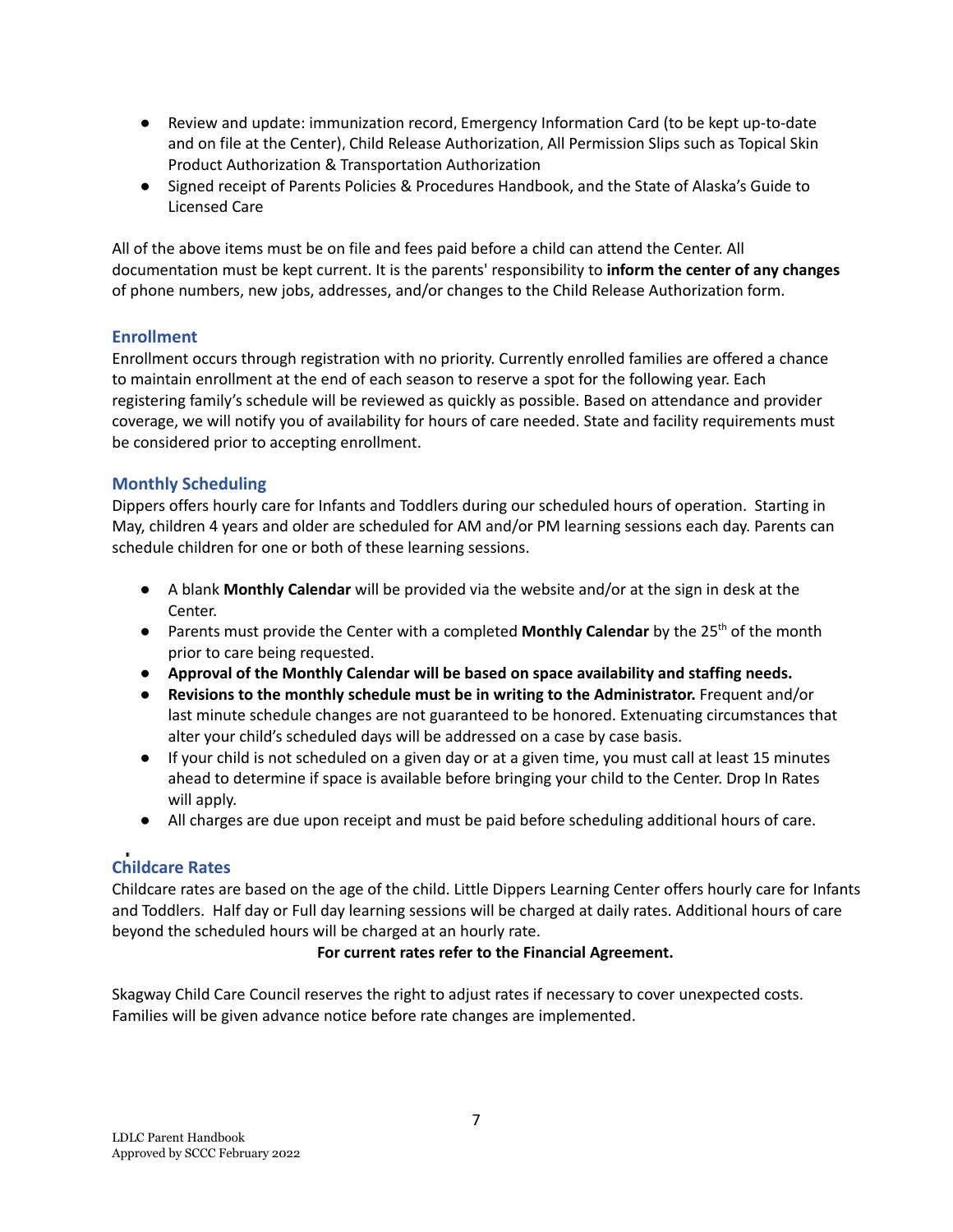#### **Billing Procedures**

<span id="page-7-0"></span> $\mathbf{u}$ 

At a minimum, families are responsible for the hours reserved on their **Monthly Calendar**. Billing will be based upon reserved hours, and any additional hours of care noted on the daily sign-in sheet.

You will be billed twice monthly. Accounts are billed within 5 days after the close of the current billing cycle. Accounts are due upon receipt. A late fee of 1.5% (min. \$30) will be charged against any outstanding balance ten days after receipt. Children of families with an unpaid balance on their account may be denied service until accounts have been settled.

| <b>Billing End Date</b> | <b>Payment Due</b> |
|-------------------------|--------------------|
| March 11                | March 18           |
| March 31                | April 8            |
| April 15                | April 22           |
| April 29                | May 6              |
| May $13$                | May 20             |

#### **Sample of a Two Week Billing Cycle and Payment Schedule:**

Skagway Child Care Council reserves the right to deny services immediately and indefinitely for families whose accounts are past due. Legal action will be taken for accounts left unpaid for more than 60 days.

Families are encouraged to apply for the Child Care Assistance Program (CCAP) to help reduce childcare costs. To learn more visit: <http://dhss.alaska.gov/dpa/Pages/ccare/default.aspx> The Center will need to receive approval of Child Care Assistance. Qualifying families are responsible for any remaining balance to their account and will be billed accordingly.

# <span id="page-7-1"></span>**Daily Program Basics**

A general daily schedule is available upon request. Both our Infant / Toddler and 4+ programs take into account the needs of the individual children in attendance. All of our learning sessions follow developmentally appropriate practices and utilize many modalities of learning and learning styles. Alaska Early Learning Guidelines is a frequent resource and available at: <https://www.alaskaelg.org/> .

#### <span id="page-7-2"></span>**Arrival & Departure**

Please escort your child into and out of the facility, and to the child's designated room in the center. The parking lot and the ramp are **NOT** safe places for children to be left unsupervised.

#### Arrival

Parent/Guardian signs each of their children in and notifies staff of their arrival.

- Children put their belongings into their cubby and remove outside shoes.
- Guardian places cold lunches in the refrigerator. Remember a cold pack if refrigerator space is limited. Moon room children will need insulated packs for their bottles and food.
- Guardians fill out medication authorization forms if applicable.
- Share special instructions or observations regarding the child. Thoughts on mood, sleep concerns and teething moments are welcomed.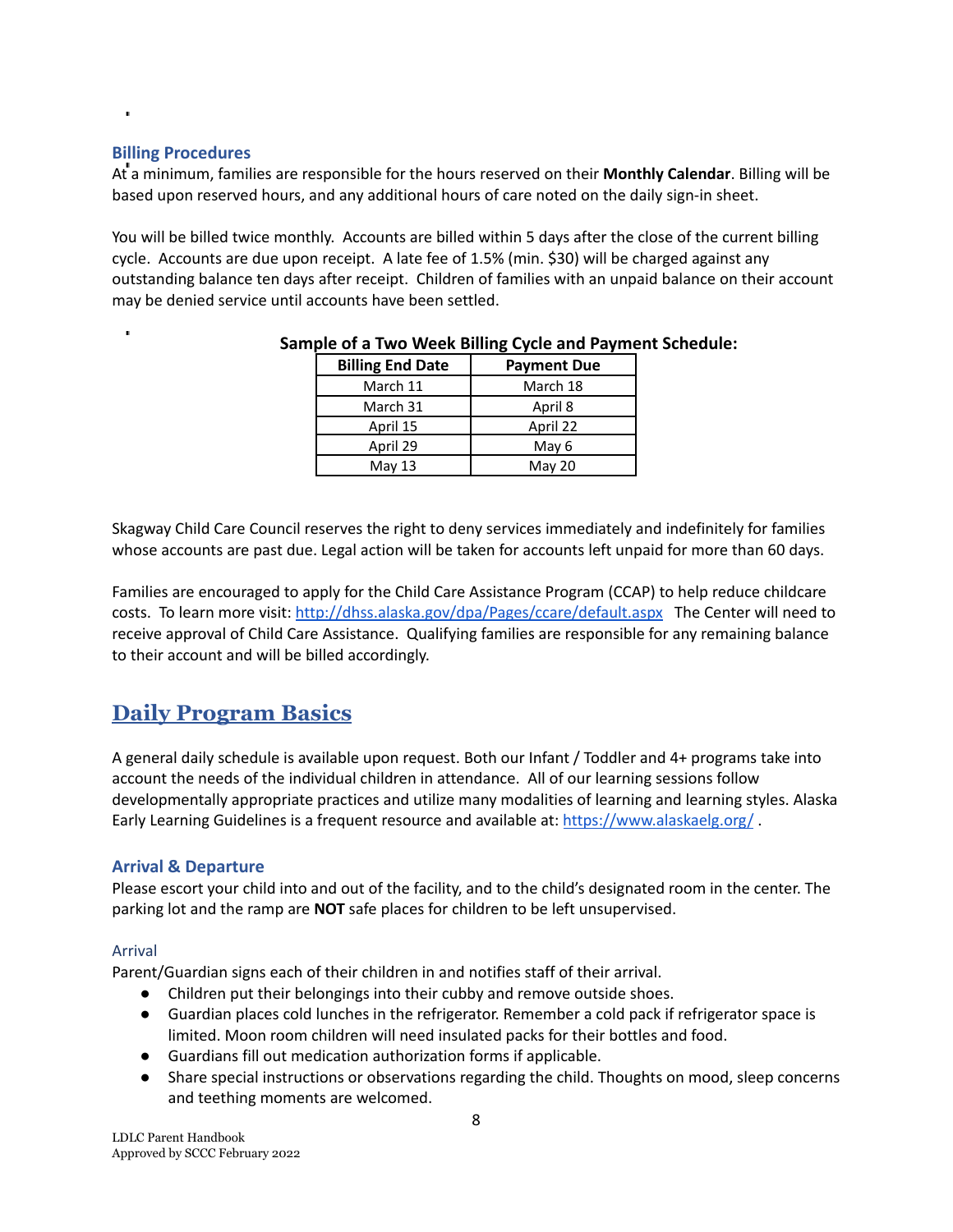● Schedule should allow for a transition moment. Children may need a parent to linger, while they warm up to the space. We understand when time does not permit.

#### Departure

Parent/Guardian signs each of their children out and notifies staff of their departure**.**

- Staff will share with parent/guardian any incident reports, projects, participation, behavior, and overall observations of your child that day. Experienced providers will share developmental milestones and concerns.
- Collect lunch containers and personal items.
- **No child will be released to unauthorized persons.** Any person not registered, in writing, from the parent/guardian to pick up a child must be cleared by the Administrator or authorized staff. Picture I.D. must be shown before the release of a child to anyone not on the approved pick up list provided to the center by the parent/guardian.
- **No child will be released to a person who is impaired by drugs and/or alcohol.**

#### <span id="page-8-0"></span>**Learning Groups May-August**

Little Dippers Learning Center offers age appropriate learning experiences. Children are placed within groups based upon their age at the start each season. Children ages 0-3 years old are assigned to the Nursery (Moon Room). 4 + years can attend the daily AM or PM Sessions. Full-time care is available. Children who stay through the lunch hour will be charged an additional hour of care.

#### <span id="page-8-1"></span>**Snack & Lunch**

Our priority is to ensure your child is eating nutritious foods and developing healthy eating habits. We strive to include all food groups between both snack times daily. When cost efficient and available, natural, whole, organic foods will be provided.

**Please notify us if your child has any food allergies or dietary restrictions.** All allergies/food restrictions will be posted in the kitchen for caregivers preparing snacks for children.

#### **Snack:**

Little Dippers Learning Center provides the morning and afternoon snack foods. We also strongly encourage regular consumption of water. **Please provide a water bottle for your child that is clearly labeled with their name.**

Examples of Snacks Provide

- **●** Fresh Fruit
- **●** Dried Fruit
- **•** Fresh Vegetables and Dip
- **●** Hummus with crackers
- **●** Granola
- **●** Tortilla Wraps
- **Lunch:**
	- Provide each of their children with a separate lunch.
- LDLC Parent Handbook Approved by SCCC February 2022
- **●** Crackers and Cheese
- **●** Applesauce
- **●** Yogurt
- **●** Toast
- **●** Muffins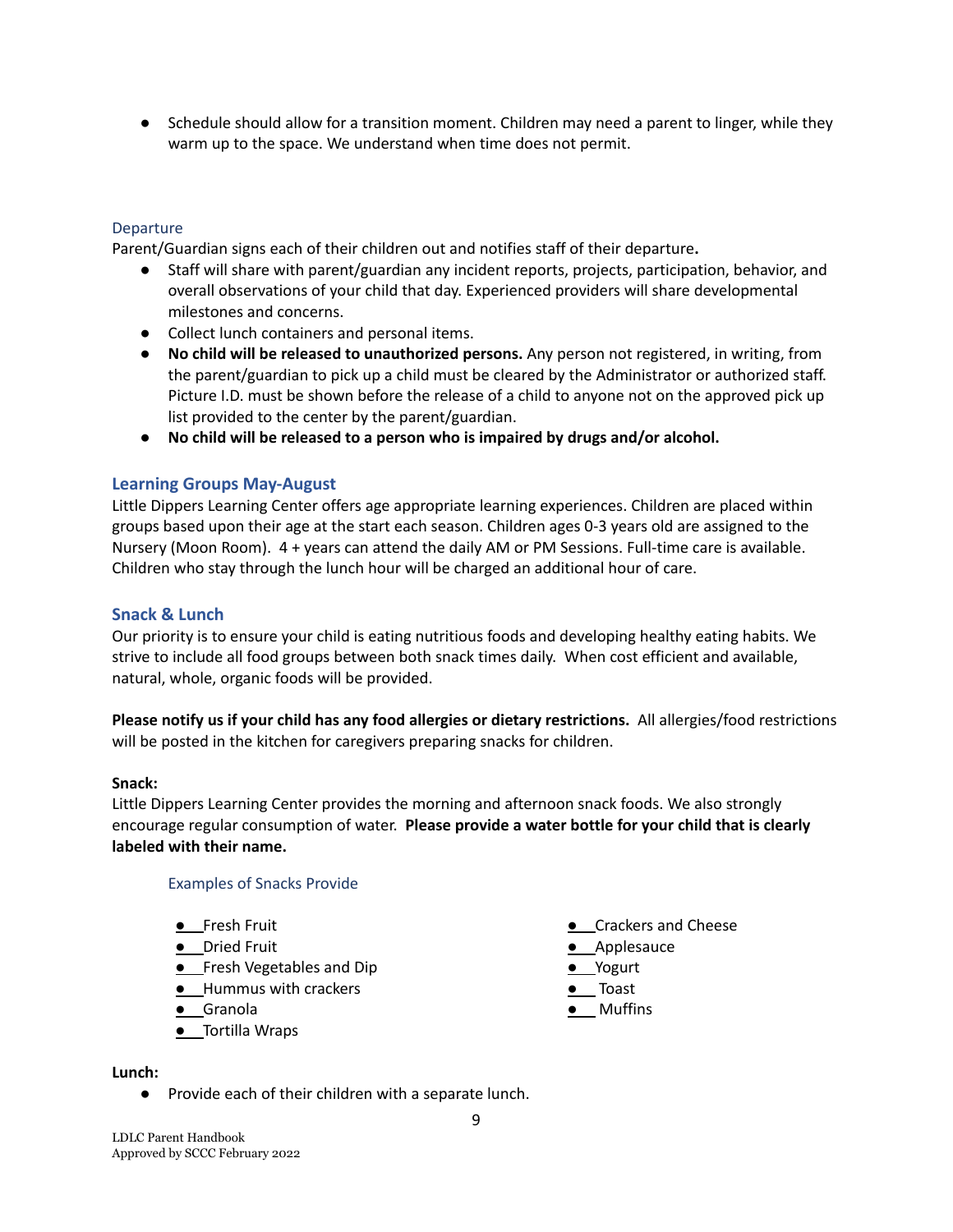- PLEASE, do not send candy, soda, or gum with your child. These items will be set aside and sent home.
- **● Label your child's lunch box and any food containers you send with the child's name.**
- A \$5.00 fee will be charged if a child does not bring lunch. The lunch fee will appear on your monthly billing statement.
- **Please send food that is ready to eat**. If your child's lunch requires warming, please consider using a thermos to keep foods warm as heating individual lunches is not always possible.

#### <span id="page-9-0"></span>**Rest & Nap Time**

All children under 4 years of age are required to rest or nap as per Alaska State law. This quiet time will be observed whether a child sleeps or not. All children are encouraged to rest, sleep, or engage in calm, individual activities including looking at books, meditation, relaxation exercises, and listening to music or audio books. Children under 3 years will be encouraged to sleep, but are on an individualized schedule.

#### *Each child taking a nap:*

- Has a consistent personal sleeping space and sanitized mat.
- Provide your child with their own blanket, small pillow, and/or special sleeping item from home.

## *During nap time:*

● A caregiver will monitor resting children at all times.

## <span id="page-9-1"></span>**Important Parent Reminders**

- **Change of clothes***:* Every child needs to have a complete change of clothes, LABELED with his/her name. We do water projects and go out on rainy days. Even school age kids need a spare set to wear. **If your child is potty training, please provide at least 3 sets of clothing.**
- **● Appropriate shoes: we recommend closed toed shoes at all times.** On rainy days, please send your child with rain boots. We will be playing outside even on rainy days.
- **● Cubby:** Each child will be provided with a cubby or crate to put his/her belongings in. Parents will need to check these **DAILY** for soiled clothes or papers that need to be taken home.
- **Weapon toys** and weapon play are not allowed at the Center.
- **Little Dippers Learning Center is not responsible for lost belongings**. Please do not allow your child to bring toys or valuables to the center.
- **Children coming from school** become the center's responsibility once they have been signed-in by their guardian or the teacher who is assisting in transporting from school to center, on the daily sign-in sheet.

## <span id="page-9-2"></span>**Field Trips**

.

We take the children on walking field trips throughout the Municipality. Little Dippers Learning Center is approved by the State of Alaska, Office of Child Care Programs, to lead children on wilderness walks on local hiking trails.

- Permission slips are required for off-site activities such as: hiking local trails, private car or shuttle transportation, train rides, transportation to Dyea, etc.
- When providing transportation, parents will be provided with a sign-up/ permission sheet describing the outing and how we are being transported. Parents are encouraged to volunteer in these off-site activities.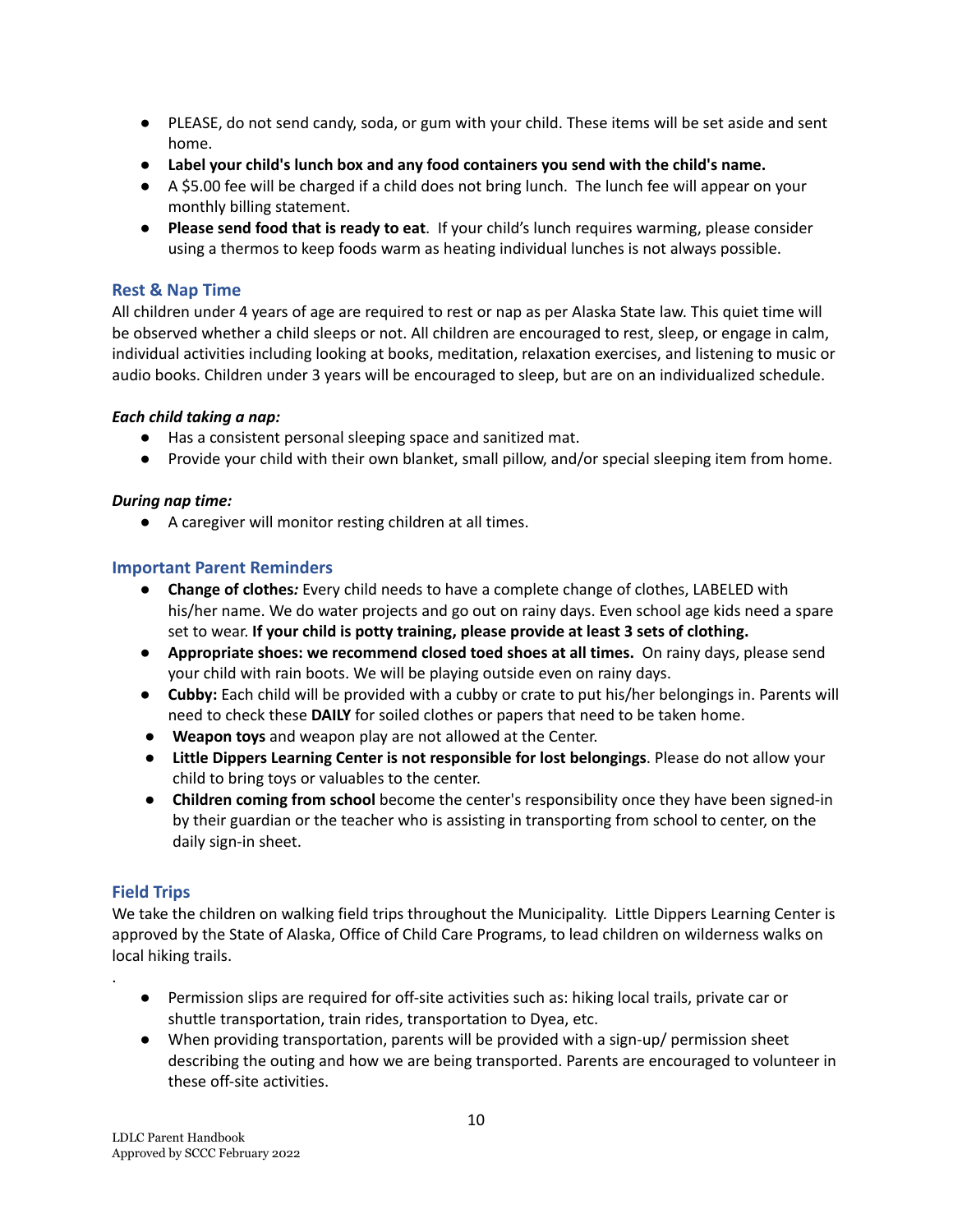- Outings that do not require a permission slip might include the Skagway Recreation Center facilities, Skagway School facilities, Seven Pastures, Molly Walsh Park, the Skagway Public Library, and short cart rides and walks close to the Center.
- Caregivers will closely supervise the children in their care at all times. A manifest of the children participating in the activity along with each child's emergency information will be in the lead caregivers' possession.
- First aid kits and emergency potable water is taken on every outing.

## <span id="page-10-0"></span>**Curriculum/Activity Schedules**

Curriculum and Activities will be determined by the needs of the children enrolled at the Center. Curriculum and schedules are determined with the following goals in mind:

- Alternate between indoor and outdoor, active and quiet play, and structured and free choice play
- Provide activities that are developmentally appropriate and intellectually stimulating.
- Provide outlets for children to learn about nature, science, geography, literature, art, history and music
- Encourage children's independence by allowing them time to problem solve and enjoy a challenge

## **Videos and Movies**

We limit screen time and use of electronics to educational media. You will have the opportunity to pre-approve all media.

# <span id="page-10-1"></span>**Infant Care Policies Ages 0 - 35 months**

Infants under 12 months will be accepted based on the center's staffing availability.

#### **Diapering & Toileting**

Guardians need to provide disposable diapers for use at the Center. If you use cloth diapers, you must provide an impermeable bag or sealed container to place the used diapers and clean the diapers and receptacle daily. All soiled cloth diapers should be taken home daily. They will not be washed at the Center.

Diaper Changing Procedure:

- Diapers will be checked/changed regularly or as soon as discovered to be wet or soiled.
- Parents provide diapers to the center. Staff will notify parents when their child's diaper supply is low.
- Diapers will be provided by the center  $\omega$  \$1.00 per diaper if not provided. This charge will appear on your billing statement.
- Diaper wipes will be provided by Little Dippers.
- Diaper changing will be completed on a changing station that has been sanitized according to Alaska State Regulations.
- Gloves (latex-free) will be worn by the caregiver for all changes. Gloves will be disposed of after each use.
- Children will not be permitted to dispose of used diapers.
- Staff will record each diaper change and will provide a daily report.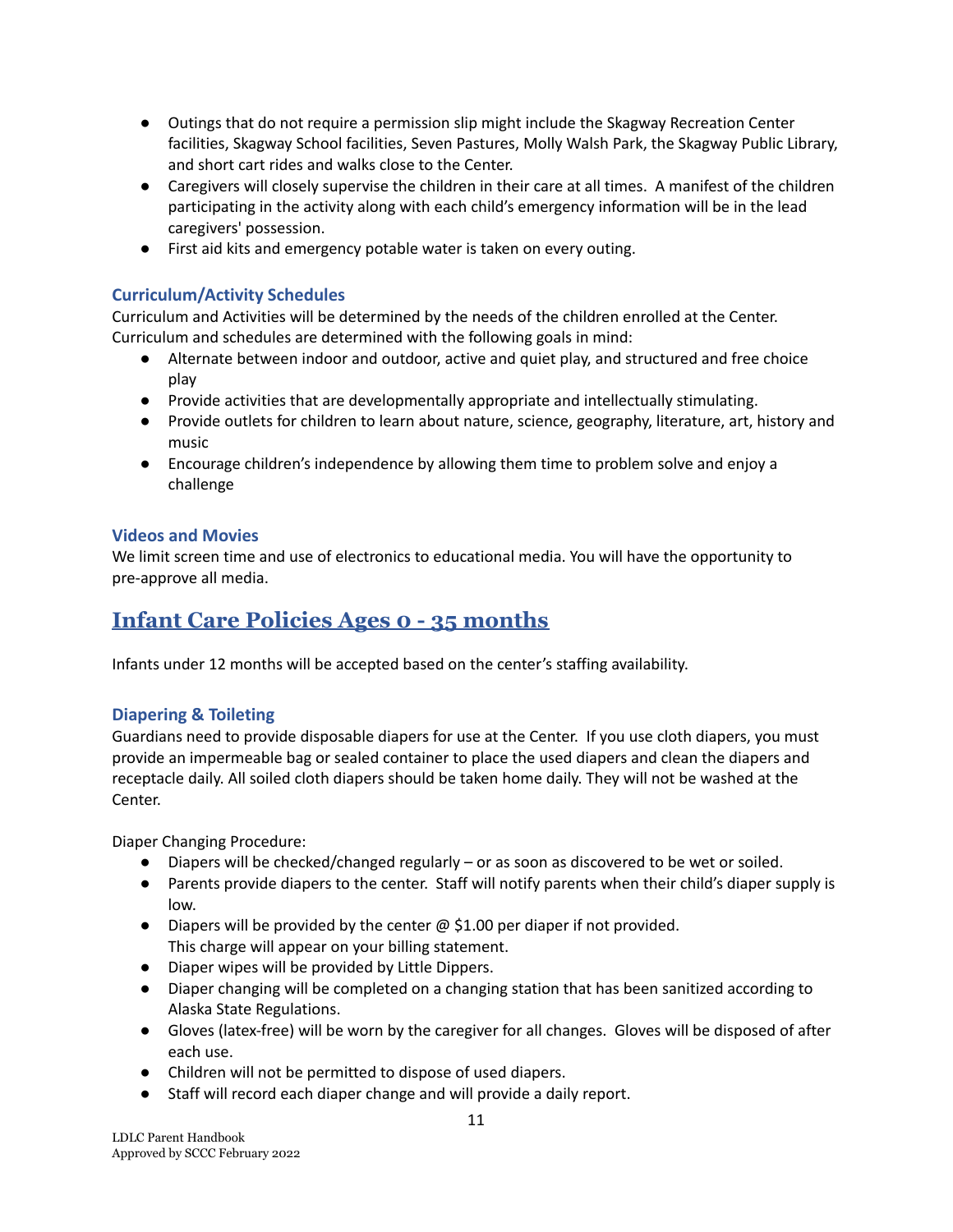● We do not initiate toilet training, but we do cooperate in training when the child has had some success at home. Parents are responsible for discussing their toilet training methods with the staff and agree on a plan for the child's training while at the center.

*BOTTLES:* Please bring all bottles pre-filled with milk, formula, etc. and bring enough bottles for each day. Little Dippers will not be responsible for cleaning or filling bottles. Please label all your bottles, bags, and milk containers.

*LABELING:* As with all food your child brings, we will conserve any leftovers in a sealed, labeled container in the refrigerator. Please also label the date of the milk/food and the child's name. Blankets are laundered weekly and when soiled. If you bring your child's pacifiers, bottles, chew toys, or other personal items, please label with the child's name.

# <span id="page-11-0"></span>**Parent Involvement**

Parents are always welcome at the Center and are encouraged to become involved in a variety of ways. The Skagway Child Care Council Board of Directors encourages parents to:

- Volunteer at the Center. Opportunities include activities such as:
	- o Reading stories to the kids
	- o Leading activities
	- o Leading games, dances, experiments, or crafts
	- o Sharing about his/her profession, hobby, or life experience
	- o Putting on a nature talk/walk
	- o Bringing an instrument and singing songs
	- o Practicing foreign language skills with the kids
- Assist in our Fundraising Efforts. Much needed and much appreciated
- Attend Municipal Assembly and Committee Meetings to speak in support of Little Dippers
- Stay informed; check the Little Dippers Website for announcements and news

# <span id="page-11-1"></span>**Behavior Management**

#### <span id="page-11-2"></span>**Behavior Guidance Methods**

Care providers are well trained and effective. We utilize practices for preventing challenging behaviors by promoting and supporting a child's social competency. We have an established process of being nurturing and responsive. Our goal is to develop a child's emotional literacy through creating a preventative environment and positive relations. We will teach problem-solving skills and model this throughout the day. When individualized interventions are needed they will be adjusted to fit each child's needs. If needed we will meet with you to customize a behavior management program. Clear and constructive communications between the child, guardians and providers, will help your child thrive and build confidence. A collective effort will yield the best outcome for all involved.

#### <span id="page-11-3"></span>**Giving Direction and Redirection**

- Directions are clear, specific, brief and expressed in a positive way.
- Redirection is to give meaningful suggestions or choices as to what the child may do when, changing from an undesired behavior. In the case of children 36 months and younger it may be as simple as gently guiding them to another toy or area of play.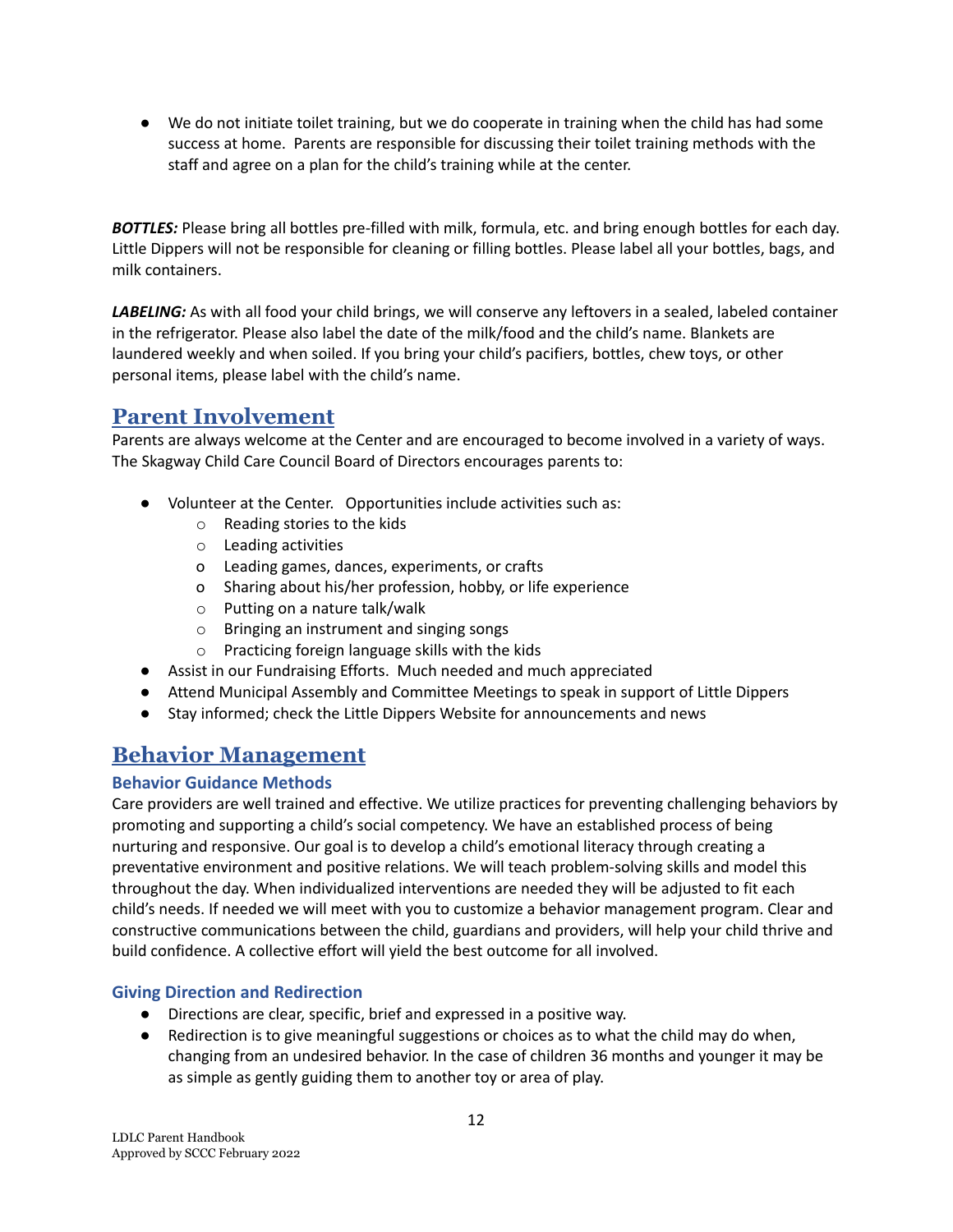#### **\*The teachers and staff of Little Dippers will be proactive in their approach with children. They will model and teach appropriate behavior.**

## <span id="page-12-0"></span>**Calming Area**

A CALMING AREA will be provided for a child 3 years and older who kicks, hits, becomes violent or blatantly bullies and needs a separation from the group or activity. In a non-shaming manner, the child will be brought to a quiet area to talk with the teacher involved. The teacher and/or the Administrator will help the child to de-escalate. Proactive strategies will be discussed along with appropriate ways to gain restitution.

#### **Guiding behavior includes:**

- Protecting the rights of the child and others with clear and consistent guidelines and rules for appropriate behavior.
- Letting children know the consequences for their own behaviors/actions. Children will be taught that their actions affect other children's feelings.
- Teaching children to respond to disappointments and mistakes calmly and rationally. Using "feeling words" is taught and encouraged.
- Problem solving strategies will be modeled, taught and practiced.

#### **In response to inappropriate behavior the staff will:**

- Gain the child's attention by calmly approaching the child and speaking in a calm firm voice
- Speak with the child regarding the action and listen to the concerns of the child
- Remind the child of the rules
- Encourage restitution
- Redirect the child to an appropriate activity
- If the behavior continues the child may need to be removed from the activity

## **Examples of gross or major inappropriate behaviors that are unacceptable for the childcare environment include:**

- Inflicting, or attempting to inflict, bodily harm to another child or staff member
- Bullying (social, emotional, or physical)
- Foul language
- Rude gestures
- Chronic disruptive behaviors
- Chronic disrespect for the property of others, including Center items

#### <span id="page-12-1"></span>**Biting**

Biting is a developmentally based behavior that is most often directly related to teething. Toddlers have definite oral needs during this stage of development. The child at this age is limited in verbal skills and can be impulsive, often choosing biting to express their needs. Biting behaviors are less often related to specific behavior concerns and are most often developmentally based. Little Dippers deals with biting proactively to prevent biting from occurring. If your child is teething, please send something with him/her that is acceptable to offer for chewing, such as a teething toy or necklace. Should an incident happen, the Little Dippers staff will closely monitor the child and assess the cause of the biting. *First Biting Incident:*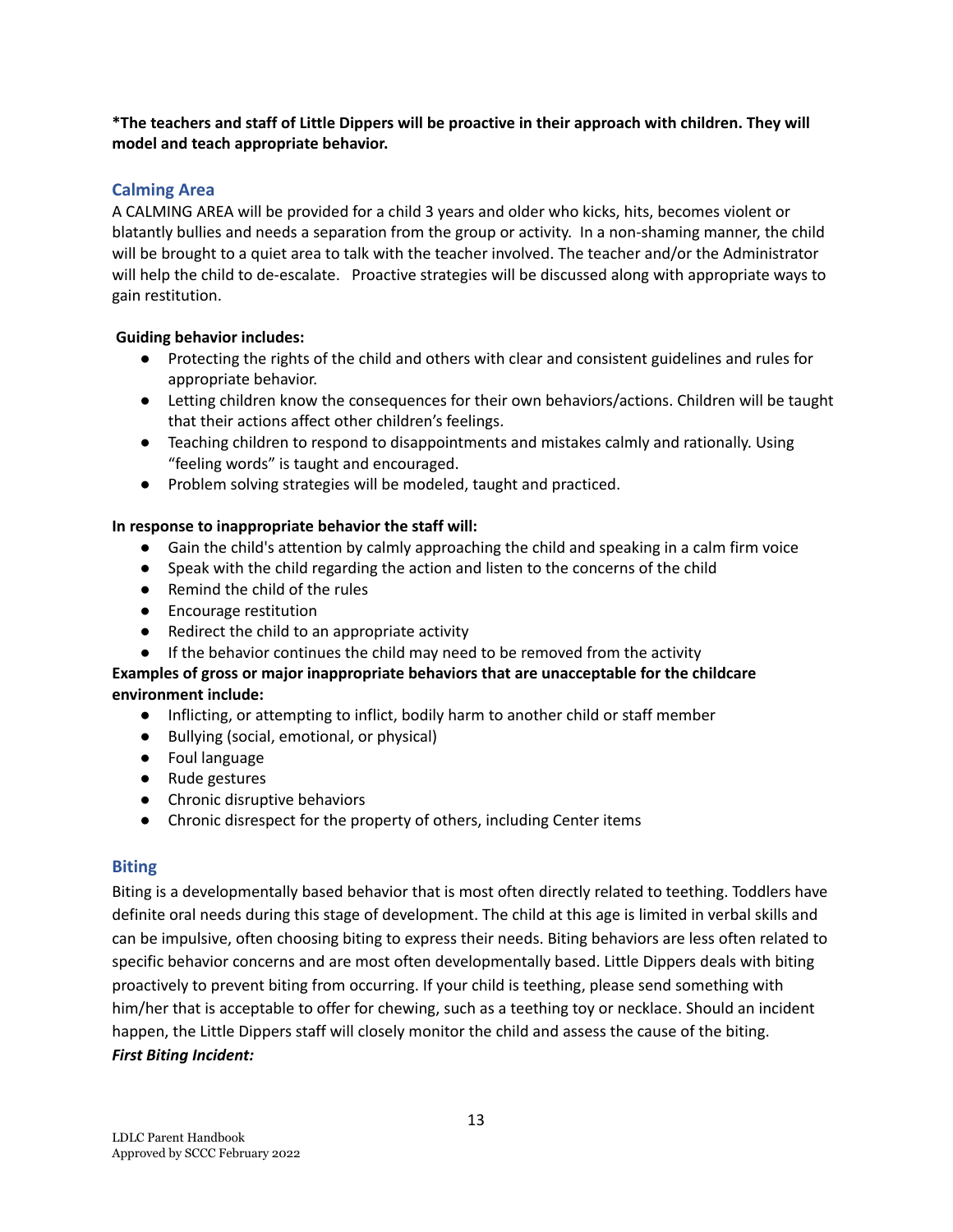● A caregiver will be specifically assigned to the biting child for the rest of the day and all parents involved will be notified.

#### *Second Biting Incident: (within two weeks)*

- Parents of the biting child and bitten child are notified.
- The parent(s) of the biting child will be requested to remove their child from Little Dippers for the day. *Third Biting Incident: (within two weeks)*
- Parents of the biting child and bitten child are notified.

● The parent(s) of the biting child will be requested to remove their child and an action plan will be created with input of parents and staff to prevent future biting as stated in *Level 3* of this Handbook under Expulsion/Suspension Policy.

#### <span id="page-13-0"></span>**Expulsion/Suspension Policy**

Caregivers will be required to discern whether a behavior is appropriate or not, while considering the age and developmental stage of the child. In an attempt to correct a child's inappropriate behavior, the following Expulsion/Suspension Policy will be used as a guide:

- **Level 1:** Caregivers will meet privately with the parent/guardian to provide a description of the inappropriate behavior and the actions that were taken. The caregiver will make every effort to seek the parent's advice on how to address the inappropriate behavior if repeated in the future.
- **Level 2:** Caregivers will provide a written record of the inappropriate behavior and the parent/guardian will be asked to initial and date the written record to be placed in the child's file. Administrator and caregiver will identify and communicate to parent(s)/guardian(s) specific mechanisms for collaboratively addressing the inappropriate behavior.
- **Level 3:** The child's parent/guardian will meet with staff and Administrator to discuss the behavior and develop a plan of action in an attempt to extinguish the behavior. The plan of action will include methods for understanding the child's behavior, and developing, adopting, and implementing a team-based positive behavior support plan with the intent of reducing challenging behavior and preventing suspensions and expulsions. The Administrator will record the meeting. Caregivers and parent/guardian will be asked to sign and date the record to be placed in the child's file.
- **Level 4:** The child's parent/guardian will receive a letter of probation from the Administrator describing the inappropriate behavior and the possibility of their child's termination from the Center if the inappropriate behavior persists.

**\*The parent/guardian can schedule an appointment to discuss the issue pertaining to their child's behavior with the center Administrator at any point in the process.**

# <span id="page-13-2"></span><span id="page-13-1"></span>**Safety Procedures**

#### **Center Safety**

#### Safety inside the Building

- All project materials and toys are cleaned-up after use
- Children and adults are required to respect each other's personal space
- Small movements and voices are often required within the center

Safety in the classrooms and on the playground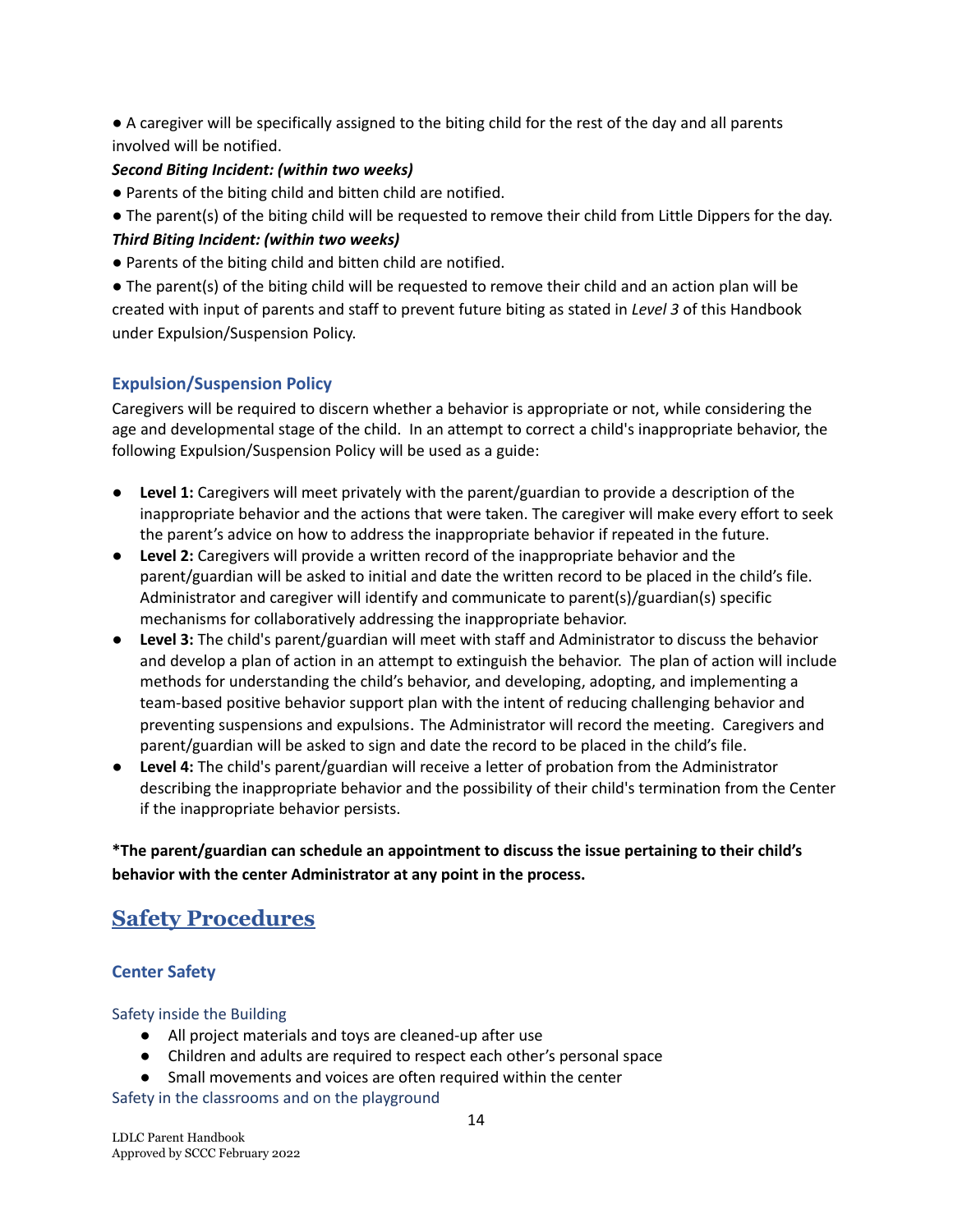- Teachers supervise the children to ensure the equipment is used appropriately and safely
- The outdoor and indoor facilities are evaluated daily for health and safety maintenance
- Fences and gates will be inspected to ensure they are secure and in working order each time children go outside
- There will be a playground safety check for anything foreign or dangerous or any garbage before children go outside
- Equipment and toys will be inspected for safety daily

#### <span id="page-14-3"></span>**Playground Safety**

Parents are responsible for providing appropriate outdoor clothing. **Everyday each child must:**

- Have labeled garments including closed toed shoes or rain boots with your child's name
- Provide an extra set of clothes (for toddlers, two sets) including something for water play
- Provide a swimsuit, rain gear, a warm sweater, and a hat for sudden changes in weather
- Be dressed in sturdy and washable play clothes

#### <span id="page-14-0"></span>**Basic First Aid**

- First Aid given will include cold compress and/ or band aids to treat bumps and abrasions.
- All staff are trained in first aid
- Sunscreen, bug repellent and regular skin hydrating lotion will be used as needed and with parent's written permission.

#### <span id="page-14-1"></span>**Earthquake Procedure**

In the event of an earthquake, the following actions will be taken:

If we are inside when it occurs, the children will be asked to drop, cover and hold. This means: **drop to the floor, take cover under a sturdy table and hold on to it.** The children will be asked to stay where they are until the Administrator or designee can assess the damage. If there is no damage, staff and children will remain in the building. If there is damage to the building that warrants evacuation, the children will be taken to the closest and safest exit. The caregiver will account for each child using the daily attendance record, and collect the emergency contact information, and the first aid kit and disaster kit. The staff will make every attempt possible to contact the parents of each child.

If we are outside when an earthquake occurs, the children will be led to an open area away from power lines and buildings where we will huddle together until the earthquake has ceased. We will then follow the procedure of the Fire Chief and Administrator of the Center to determine when it is appropriate to re-enter the Center.

#### <span id="page-14-2"></span>**Emergency Procedure**

The staff at Little Dippers makes every effort to ensure that your child will be safe, understanding that accidents do occur. In the event of a serious accident, you will be contacted immediately, along with the local Emergency Medical Services. If you or your emergency contact person is unable to be reached, emergency actions and/or whatever means is necessary will be taken in order to provide care for your child. All incidents and accidents will be documented on an accident report and will require your signature.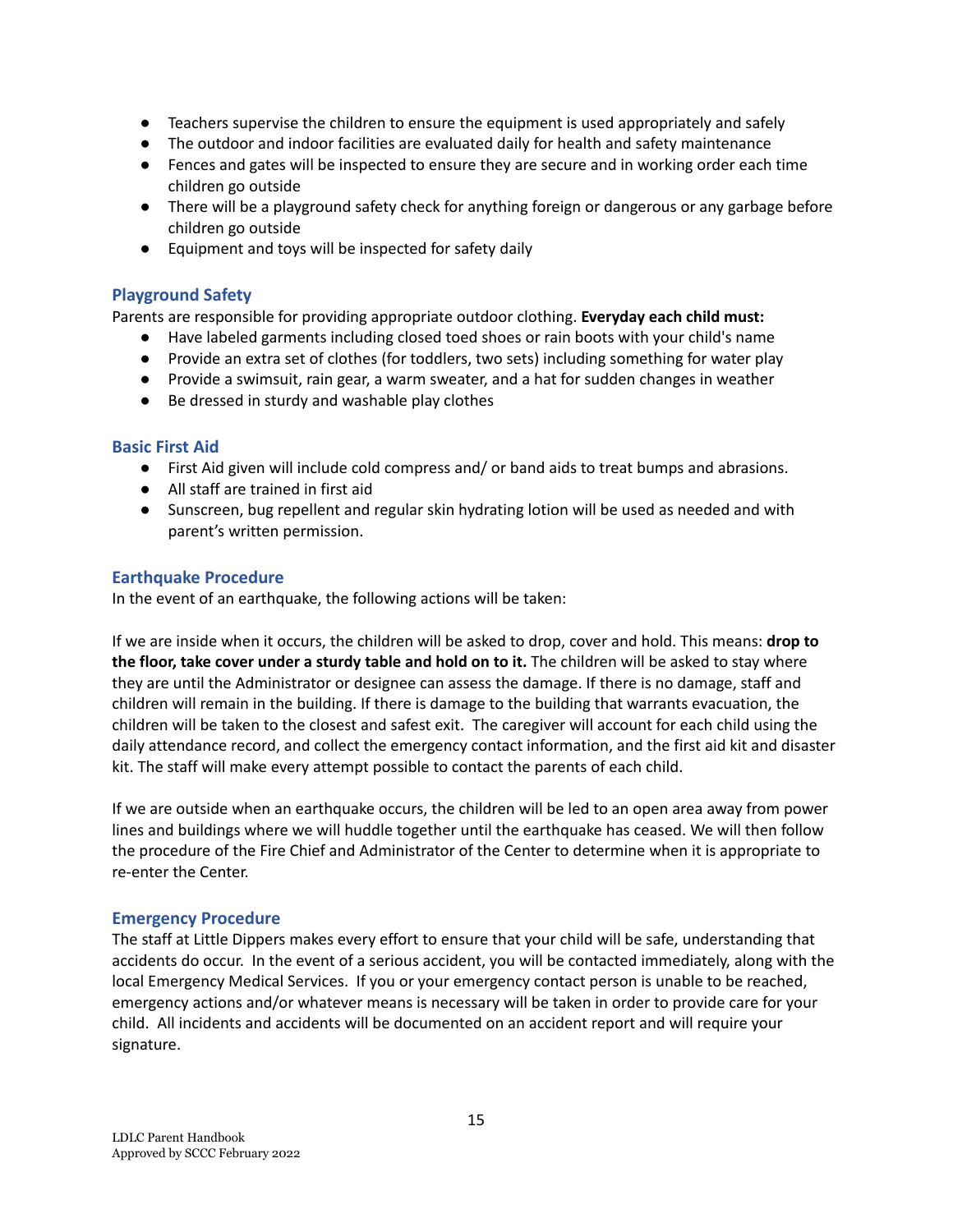The site Administrator and teachers are CPR and First Aid certified. However, if your child requires more than just basic first aid, the following steps are taken.

- 1. Staff calls EMS
- 2. Parents or guardians are contacted
- 3. If parents or guardians are not available then the emergency contact is called

Parents are responsible for the cost of medical help or treatment due to an accident or illness while at Little Dippers Learning Center. The EMS response does not impose charges for responding and assessment; only for treatment and transport. Parents may pay a yearly fee for ambulance transport insurance with the Municipality of Skagway.

#### <span id="page-15-0"></span>**Fire Prevention and Evacuation Procedure**

Complying with current Fire and Safety codes and regulations:

- Little Dippers staff and children perform a monthly fire drill evacuation
- Each room is equipped with a fire extinguisher and is included in the evacuation plan

**In the event of a fire at Little Dipper's Learning Center, teachers will evacuate children quickly and efficiently from the nearest exit. Teachers are responsible to account for all children within their group.** Teachers will lead them outside to the designated meeting spot. The Administrator or designee will do a clean sweep after evacuation to ensure all children and staff are out of the building. Staff will use a cell phone to make a phone call to 911. Staff and children will wait for the arrival of the fire department in the designated meeting spot. The parents of all children will be called and asked to pick up their children immediately. The Fire Chief and Administrator of the Center will determine when it is appropriate for the Center to re-open depending on the amount of damage to the facility.

#### <span id="page-15-1"></span>**Flood/Tsunami Procedure**

In the event of a flood or tsunami warning, the following action will be taken:

The Administrator will contact the Skagway Fire Department and follow their instructions for needed response or evacuation. If directed by the Fire Department to evacuate, staff and children will move to the evacuation location specified by Fire personnel. The Administrator or designee will retrieve the daily attendance record, the emergency contact information, the first aid kit and disaster kit. If possible, parents will be called and given a report of their child's location.

#### <span id="page-15-2"></span>**Medication Administration**

The center will only administer medications provided by the parent. Written permission must be obtained from the parent for each individual dose of **over the counter** drugs. **Prescription drugs** must have a current label with the prescribing child's name, the specific period of time that the drug may be administered to the child, and the dosage. Parents will fill out the appropriate form to allow the center to administer the medication with specific and detailed instructions. Medicine will be administered only by the Administrator or teacher designated by the Administrator.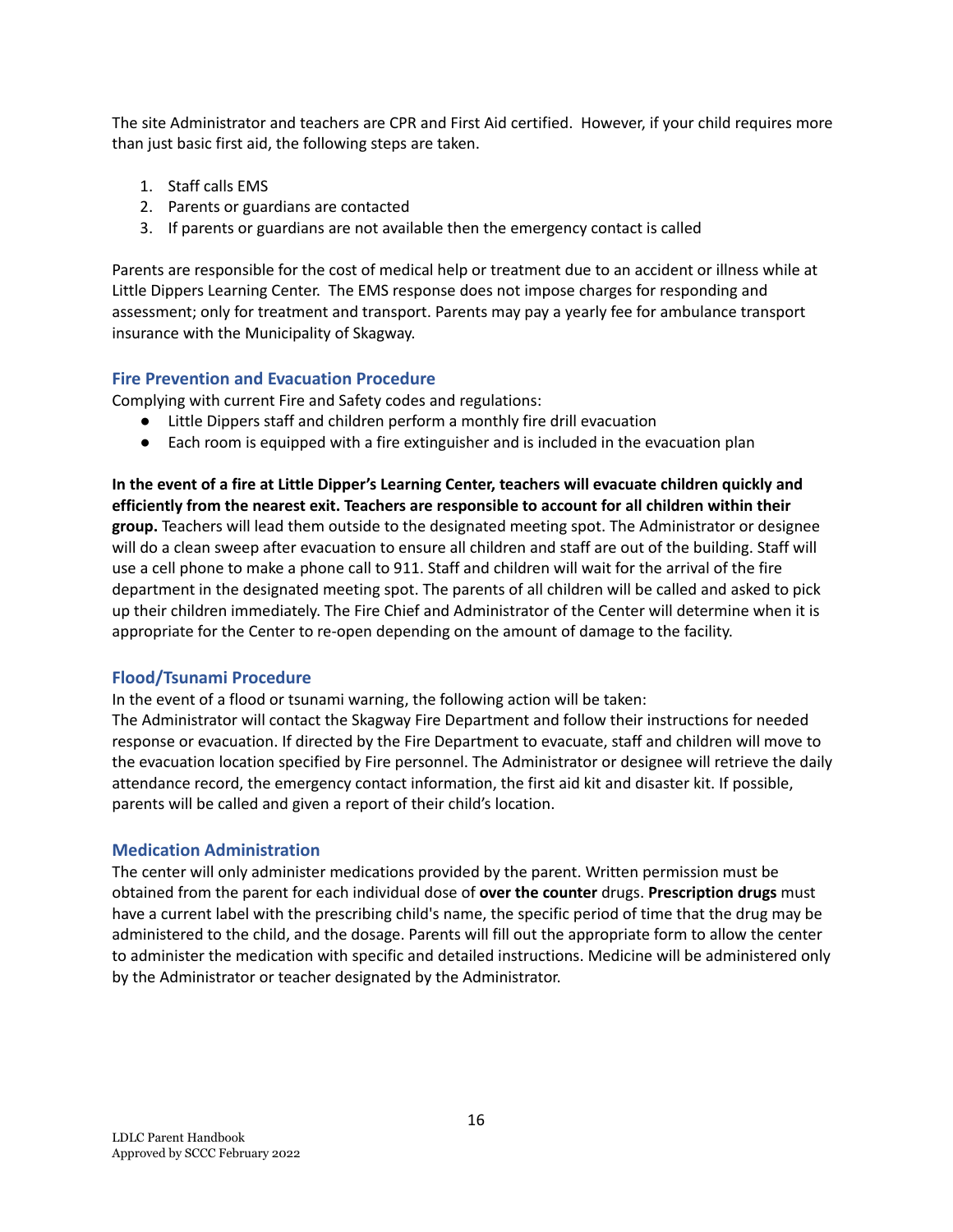# **Additional Center Policies**

## <span id="page-16-0"></span>**Allergies**

It may become necessary to prohibit certain food from the center due to severe allergies. This ensures that those with allergies are safe and free from accidental ingestion. We will notify all parents and guardians if it becomes necessary to prohibit a particular food from the center.

#### <span id="page-16-1"></span>**Birthday Treats**

Small celebrations at the Center are permitted for the children enrolled at the center and their family members. We want both you and your child to enjoy his/her special day. Your child may bring in a birthday treat to share. If you are going to bring a treat, please be sure to provide enough for all of the children attending that day. If you have any questions, consult with the Administrator. *The healthier the better! Please check with the Administrator regarding any allergies present in the center before bringing a birthday treat.*

## <span id="page-16-2"></span>**Children with Special Needs**

Little Dippers strives to meet the needs of **ALL** children in our care. If a child has special needs that will require specialized care or extra supervision, we require parental collaboration in determining the best course of care for the child. This may include professional assistance or additional staffing. If, after all reasonable accommodations have been exhausted, and we cannot safely care for the child in our care, we will recommend the parent find a more suitable child care environment.

#### <span id="page-16-3"></span>**Confidentiality**

Enrolled children and parents' records will be kept confidential, except:

- As needed by Little Dippers Learning Center staff
- Licensing representative from the State of Alaska, Health & Social Services in the case of reporting situations which may require child protective services

As required by Alaska State law AS 47.17.020, the center must report any suspected cases of abuse or neglect of any child at the center, to the nearest Office of Children's Services.

#### <span id="page-16-4"></span>**Firearms**

No firearms are allowed on the premises at any time.

#### <span id="page-16-5"></span>**Illness**

We are concerned with the health and well-being of all children and adults who have contact with your child throughout the day. We request that you keep children who are potentially infectious at home. If you have *any doubts* in the morning about your child's health, keep him/her home. All children who are well enough to be in attendance at the Center will be taken outdoors for play on a daily basis. Any special requests must be approved through the Administrator.

We will not accept children on the same day they have a fever or have undergone general anesthesia.

#### **See COVID waiver for further policy information.**

#### **If your child becomes sick:**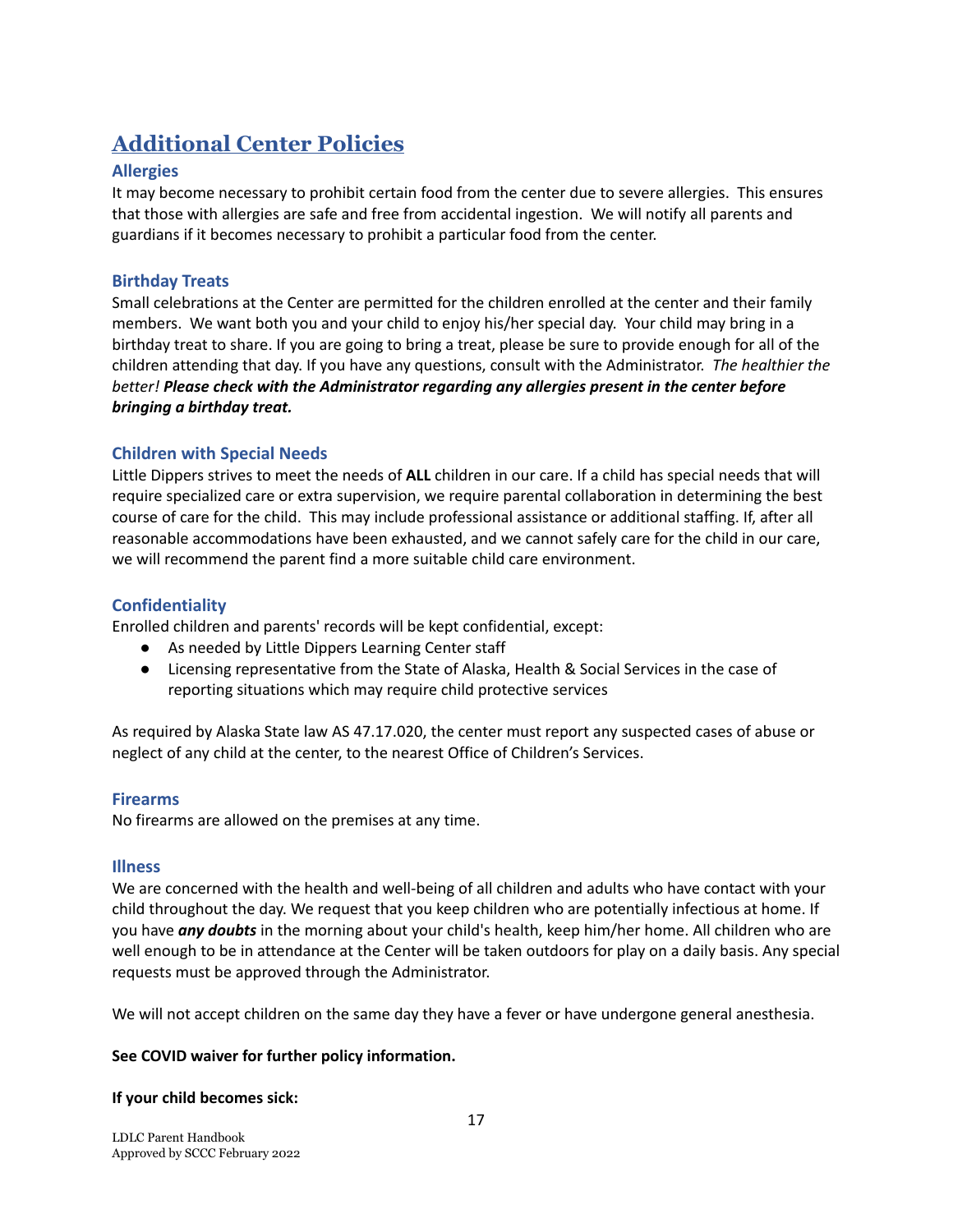Children with infectious or communicable diseases will not be admitted to the center. Parents may not bring a child to the center if the child has:

- Strep throat which has not been treated with an antibiotic for 24 hours
- An uncontrollable or persistent cough
- Any rash of acute onset associated with fever or symptoms of illness
- Impetigo with less than 24 hours of treatment with an antibiotic
- An oral temperature of 100 degrees or greater
- **Vomiting and/or diarrhea in the last 24 hours prior to scheduled time to attend the cente**r
- Head lice or nits present on child
- Pink eye that has not been treated
- Scabies that has not been treated

If a child displays any of the above symptoms we will take all steps possible to see that he or she is kept quiet and comfortable until a parent or authorized person can take him/her home. When your child has any of the above conditions, you will need to pick them up within one hour of being notified. After one hour we will charge \$15.00 for every 15 minutes your child is left in our care.

Parents have the responsibility to inform the center if their child's absence is because of illness and the nature of the illness. If a child is absent for a prolonged period of time due to illness, the parent will be charged for the first three (3) sick days in a row.

#### **Returning after an illness:**

A child who has had an infectious or communicable disease may return to the center in the following time period:

- Fever free for 24 hours (without use of reliever)
- Free from vomiting or diarrhea for 24 hours
- Chicken pox: Five days after the last blister has scabbed.
- Pinworm: After 48 hours of being on medication.
- Strep throat: After 24 hours of being on an antibiotic.
- Head lice: Signed release from nurse stating child is free of eggs, nits, and mature lice.
- Any others: Must be discussed with the Administrator.

#### **Parent notification:**

The center will notify all parents of enrolled children when outbreaks of the following list occur: Strep throat, impetigo, measles, mumps, rubella, chicken pox, pinworms, head lice, scabies, pink eye or any other highly contagious disease or virus outbreaks. Staff will call the parent immediately if their child:

- Bites or is bitten with a skin break
- Falls and hits their head
- Has an obvious mark on their head or face
- Is lethargic or hurting
- Becomes sick or develops a fever
- Is involved in an injury needing to be assessed by the Dahl Memorial Clinic
- Is involved in an injury which the Emergency Medical Service is called

#### <span id="page-17-0"></span>**Immunizations and Preventive Health Measures**

The State of Alaska requires that we have a current immunization record for all children in our care on file. We do accept religious exemption forms and have the forms available in your registration packets. The Religious Exemption form must be filled out and notarized before registration can be completed.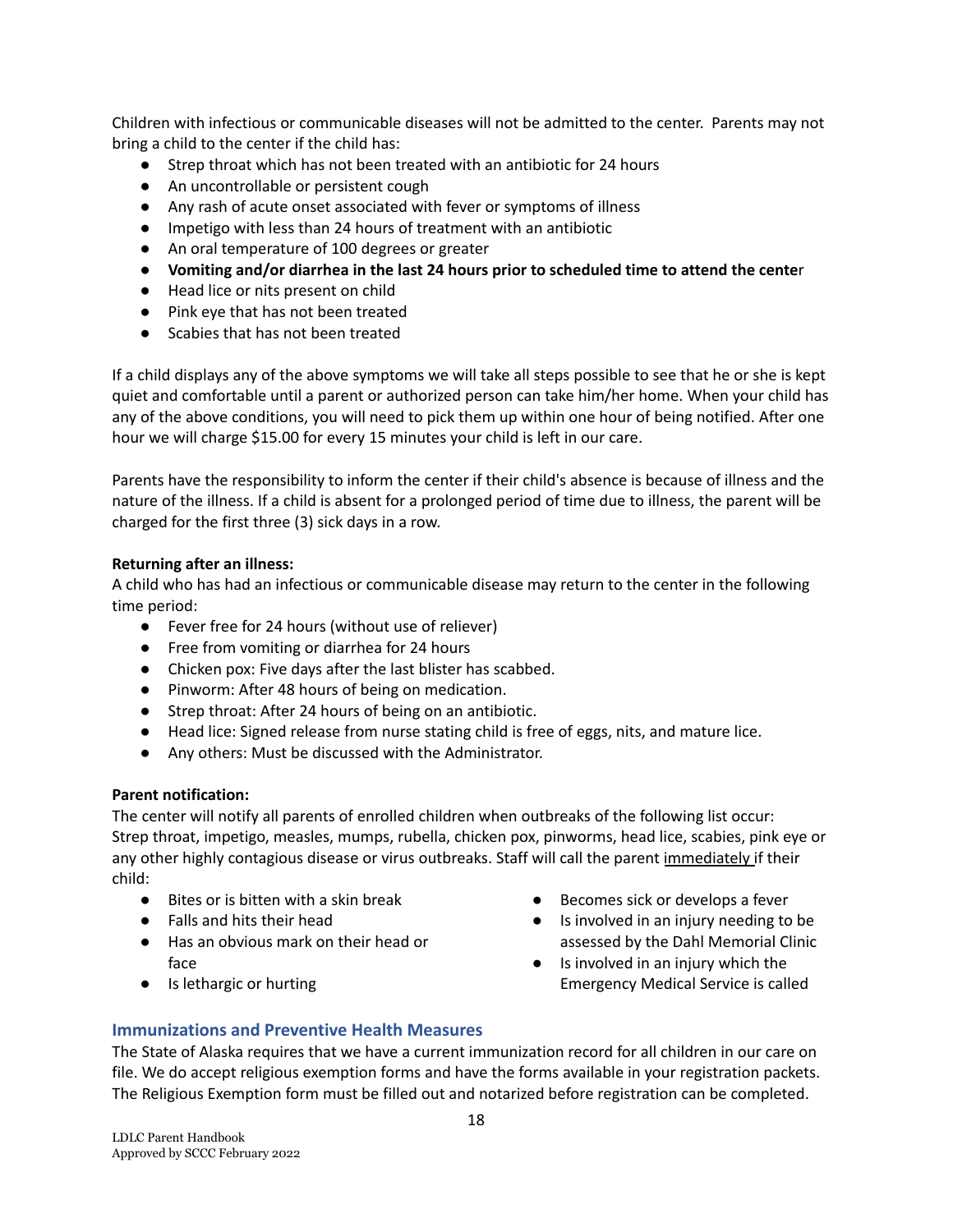Please note, that if you are new to Little Dippers, you will have to fill out and notarize your form before your child is registered and then again in July when the form expires. Those of you returning, and have a current form on file will only need to reregister in July by completing and notarizing the **form to be placed in your file.**

\*Masks may be required if a COVID case is directly linked to Little Dippers Learning Center. Center closure may be appropriate to stop the spread and to sanitize/disinfect. Administrator and Directors have the ability to decide when masks are needed.

#### <span id="page-18-0"></span>**Lice**

Little Dippers Learning Center will enact the following protocol to aid in managing lice at the center in the event of a breakout. In our research we have found that people spread lice. Lice are not a symptom of an unclean environment and can be managed by a few key steps.

- 1.) Lice & nits need to be treated by a proven effective treatment and comb. Any child or teacher found with lice or nits will be sent home and allowed to return after a clean check by onsite staff.
- 2.) All emergency clothing brought from home to the center must be placed in a sealed zip lock bag.
- 3.) All jackets, rain coats, & boots will be placed in a sealed bag in the child's cubby.
- 4.) Blankets for napping should be taken home daily and dried on hot heat for 30-45 minutes to kill any nits or lice. Once dried the blanket should be place in a sealed plastic bag and brought in daily for the child's nap.
- 5.) All lunch boxes other than metal should be left home until further notice. All lunches should be placed in a sealed Ziploc, paper bag or metal boxes with the child's name clearly marked.

We will take the following precautions at the Center:

- 1.) Launder all dress up clothing and seal in garbage bags until the center is clear of the threat of lice
- 2.) Launder all plush toys/bean bag covers and seal them in garbage bags until the center is clear of the threat of lice
- 3.) Vacuum daily and empty vacuum canister
- 4.) Check all teachers and children at the door to ensure they are lice and nit free. Only those that are free from lice and nits will be permitted to stay

**Being vigilant and checking your children is key!** Just because your child is nit-free one day does not mean they will be the next. We recommend that parents check their children for nits and lice at least twice daily EVERY DAY until every child at the center is nit-free. We know that with your help we will be able to keep the lice under control should an outbreak occur.

#### <span id="page-18-1"></span>**Material Donations**

Donations of toys, games, etc. are welcomed at the Center. However, they must be clean, safe, functional and fully intact with all pieces. Please discuss donations with the Administrator for approval.

#### <span id="page-18-2"></span>**Open Door Policy**

All parents are welcome to observe the Little Dippers Learning Center program at any time. We encourage you to stay with your children as they warm up to the environment each day. You are invited to join your child for lunch or to do an activity with your child. Please make arrangements with the Director.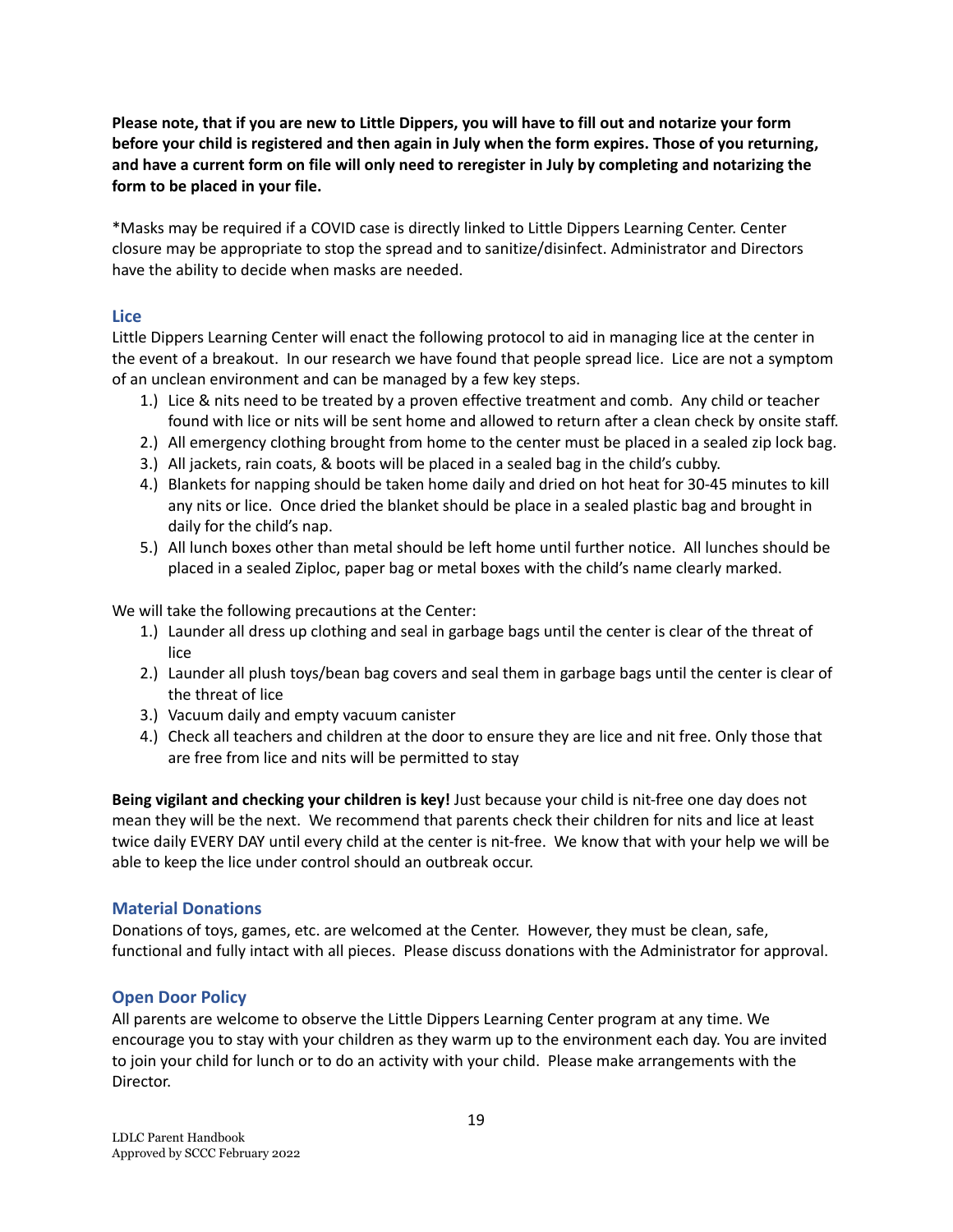#### <span id="page-19-0"></span>**Personal Property**

Parents are in charge of labeling all of their child's personal belongings, including all clothing, lunch boxes, dishes, water bottles, and any other personal items. Little Dippers is not responsible for any items that become lost while children are in our care. We do our best to keep track of personal property, but it is the task of parents to observe and locate missing items upon discovery.

#### <span id="page-19-1"></span>**Pets & Animals**

There are State laws regulating what pets may be allowed on the premises of a learning center as well as current allergies of our children. Please check with the Administrator before bringing pets to Little Dippers.

#### <span id="page-19-2"></span>**Refraining from Sexual Play**

Any play of a sexual nature will be immediately interrupted. Although sexual play is normal, the Center is not an appropriate place for such exploration. Any forts and secluded areas are watched carefully. Bathrooms are supervised. Sexual play and incidents will be reported to the appropriate parents. Repeated incidents will result in the Administrator requesting a meeting with the parents to create a behavior plan.

#### <span id="page-19-3"></span>**Reporting Child Abuse and Neglect**

Alaska State Statutes state that all licensed child care providers and paid staff, who, in the performance of their professional duties, have cause to believe that a child has suffered harm as a result of abuse, and/or neglect, to immediately report the harm to the nearest Office of Childcare Programs. This facility is therefore obligated by law to report such incidents within 24 hours to the Office of Child Protection. Our priority is the safety of the child. Handling of the situation will be confidential. **The staff at Little Dippers will not release a child to a parent or guardian who is obviously intoxicated or under the influence of drugs.**

#### <span id="page-19-4"></span>**Policy Changes**

Guardians will receive a handbook at time of registration. If policy changes are made during the summer season, the SCCC will notify enrolled parents within two weeks of the change.

#### <span id="page-19-5"></span>**Grievance**

Those who have concerns about Little Dippers policies or procedures must follow the grievance procedure below:

- **Step 1**. Discuss the matter causing concern with the Center Administrator. The parent has a limit of 10 days after the incident of concern to begin step 2.
- **Step 2**. If this discussion does not resolve the problem, the parent shall report in writing to the SCCC. The Council must submit a written reply to the parent within five days.
- **Step 3.** If the parent considers the response unsatisfactory, the grievance shall be referred to the Juneau Department of Health & Social Services licensing office.

At each appeal level (Steps 1, 2, & 3) the parent has the right to have witnesses and to have a third party to represent him/her.